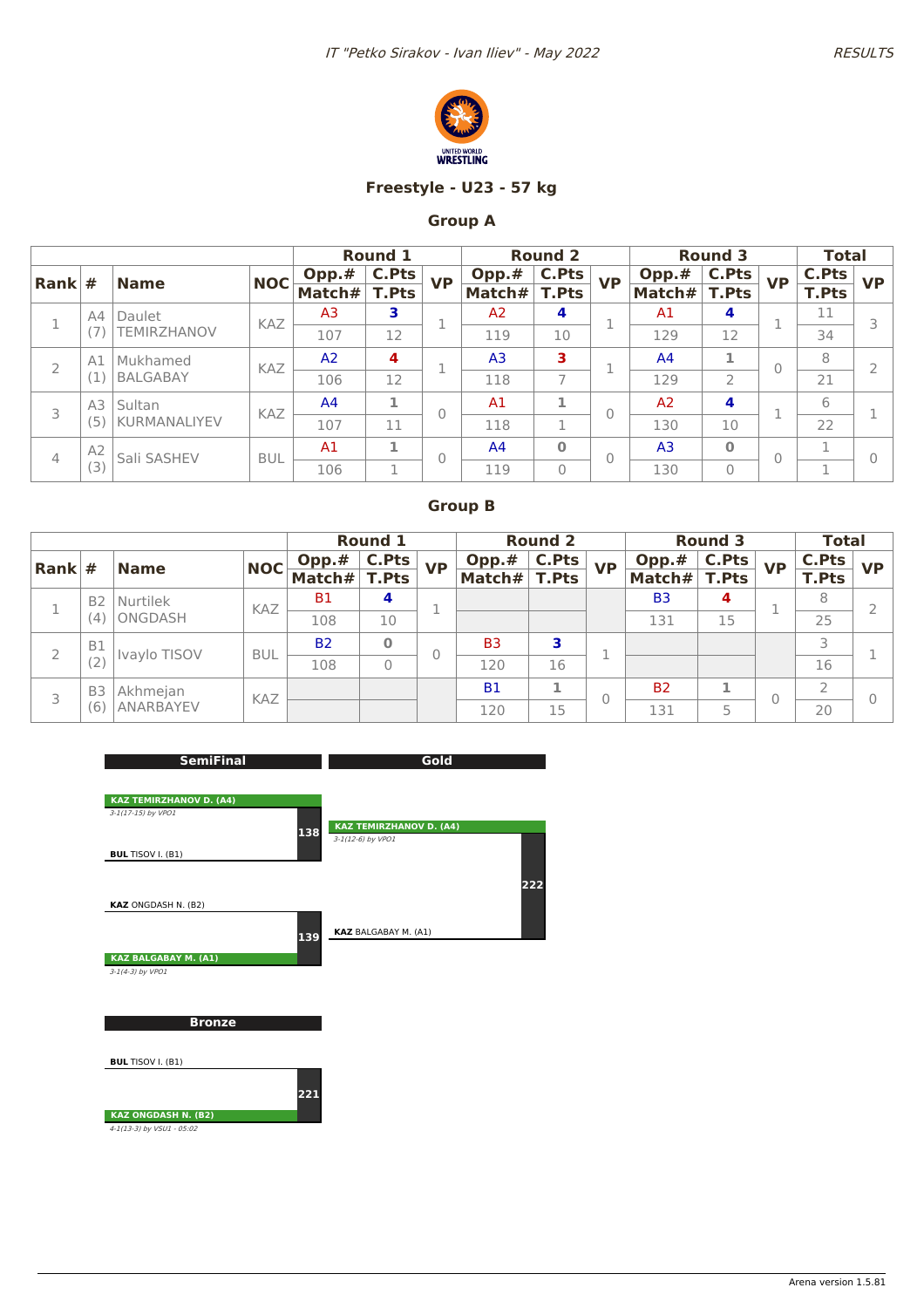

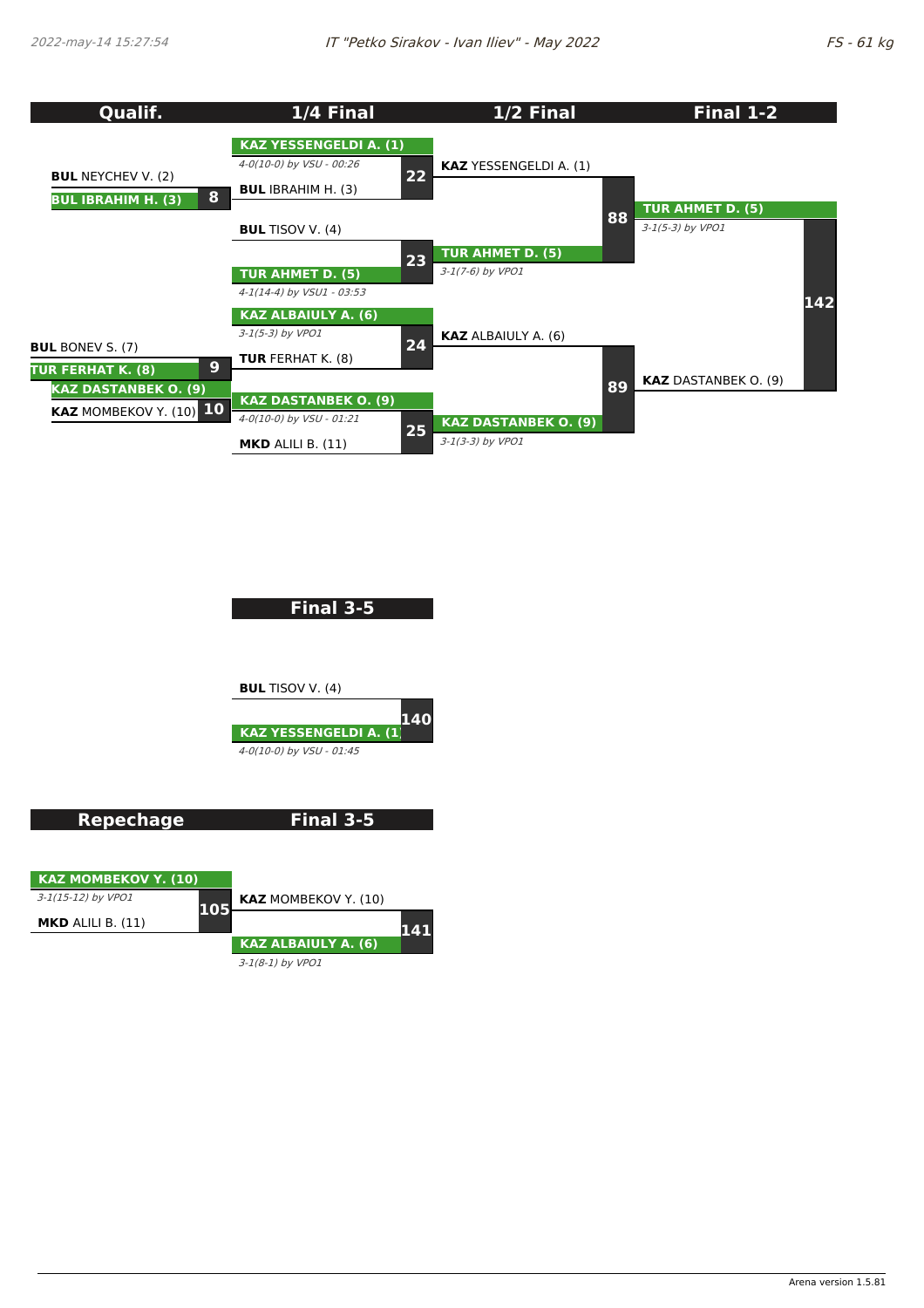# **1/4 Final 1/2 Final Final 1-2**



# **Final 3-5**

**KAZ** MUKHTARULY I. (3)



# **Final 3-5**

**BUL** ILIEV S. (8)

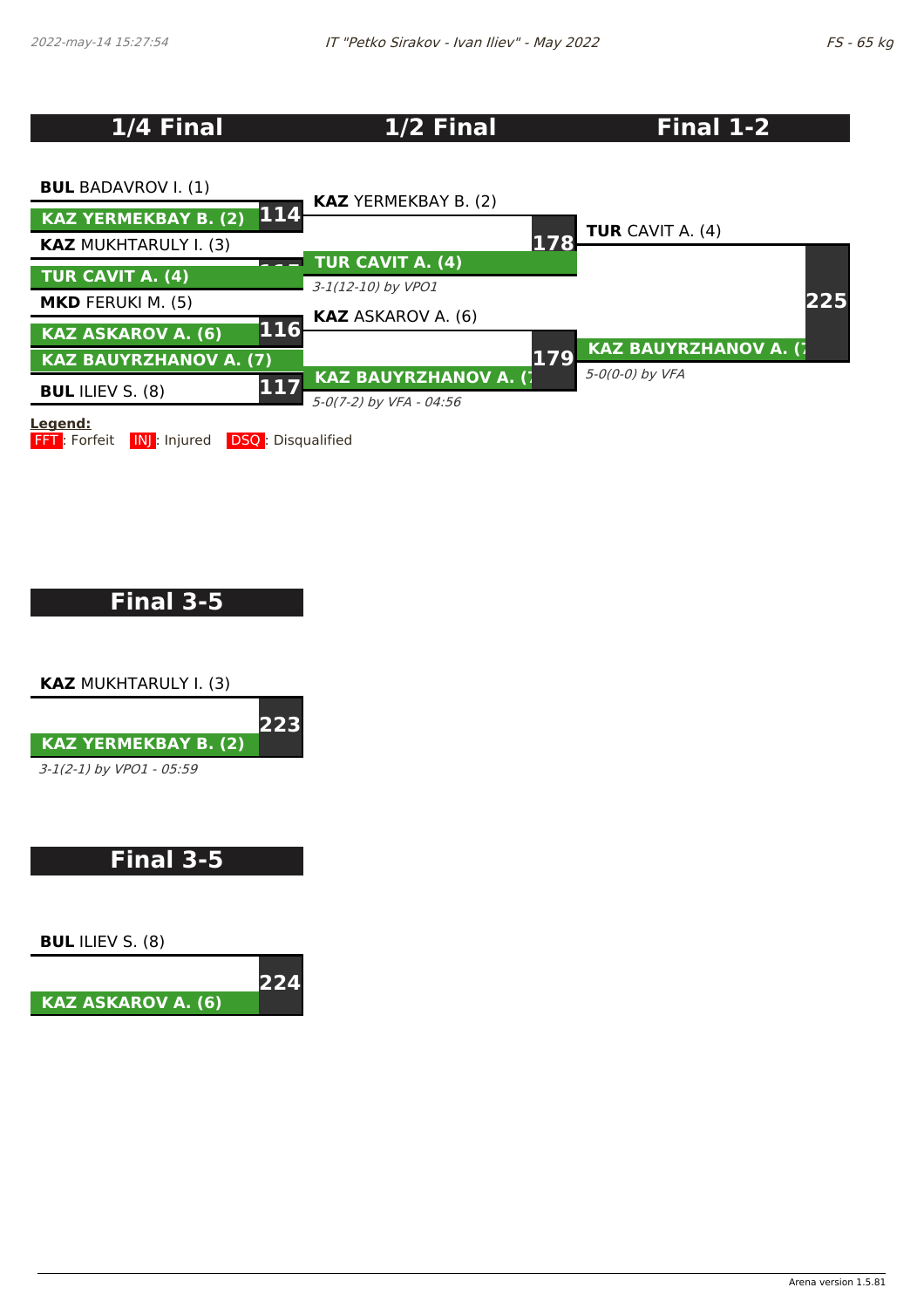



### **Freestyle - U23 - 70 kg**

## **Group A**

|                        |                |                       |            |                | <b>Round 1</b> |           |                | <b>Round 2</b> |           |                | <b>Round 3</b> |           | <b>Total</b> |           |
|------------------------|----------------|-----------------------|------------|----------------|----------------|-----------|----------------|----------------|-----------|----------------|----------------|-----------|--------------|-----------|
| $\vert$ Rank $\vert$ # |                | <b>Name</b>           | <b>NOC</b> | Opp.#          | <b>C.Pts</b>   | <b>VP</b> | Opp.#          | C.Pts          | <b>VP</b> | Opp.#          | C.Pts          | <b>VP</b> | <b>C.Pts</b> | <b>VP</b> |
|                        |                |                       |            | Match#         | <b>T.Pts</b>   |           | Match#         | <b>T.Pts</b>   |           | Match#         | <b>T.Pts</b>   |           | <b>T.Pts</b> |           |
|                        | A <sub>2</sub> | Doszhan ASSETOV       | <b>KAZ</b> | A <sub>1</sub> | 4              |           | A <sup>4</sup> | 4              |           | A <sub>3</sub> | 4              | 1         | 12           | 3         |
|                        | (3)            |                       |            | 5              | 10             |           | 20             | 10             |           | 35             | 10             |           | 30           |           |
| $\overline{2}$         | A3             | Yerkebulan            | KAZ        | A <sub>4</sub> | 4              |           | A <sub>1</sub> | 5              |           | A <sub>2</sub> | $\bf{0}$       | 0         | 9            |           |
|                        | (5)            | SHYNYKUL              |            | 6              | 10             |           | 19             | $\overline{7}$ |           | 35             | $\mathbf{0}$   |           | 17           |           |
| 3                      | A4             | Orynbassar            | KAZ        | A <sub>3</sub> | $\Omega$       | $\Omega$  | A <sub>2</sub> | $\bf{O}$       |           | A <sub>1</sub> | з              | п         | 3            |           |
|                        |                | TURGYNBAYEV           |            | 6              | $\Omega$       |           | 20             | $\Omega$       |           | 34             | 13             | ш         | 13           |           |
| 4                      | A1             | <b>Borislay KOLEV</b> | <b>BUL</b> | A <sub>2</sub> | $\Omega$       | $\Omega$  | A <sub>3</sub> | $\bf{0}$       |           | A <sup>4</sup> | 1              | $\Omega$  |              | $\Omega$  |
|                        | (1)            |                       |            | 5              | $\Omega$       |           | 19             | 4              |           | 34             | 5              |           | $9$          |           |

|      |                |               |            |           | <b>Round 1</b> |           |                | <b>Round 2</b> |           |                | <b>Round 3</b> |           | <b>Total</b> |           |
|------|----------------|---------------|------------|-----------|----------------|-----------|----------------|----------------|-----------|----------------|----------------|-----------|--------------|-----------|
| Rank | #              | <b>Name</b>   | <b>NOC</b> | Opp.#     | C.Pts          | <b>VP</b> | Opp.#          | C.Pts          | <b>VP</b> | Opp.#          | C.Pts          | <b>VP</b> | C.Pts        | <b>VP</b> |
|      |                |               |            | Match#    | <b>T.Pts</b>   |           | Match#         | <b>T.Pts</b>   |           | Match# $ $     | <b>T.Pts</b>   |           | <b>T.Pts</b> |           |
|      | <b>B1</b>      | Akbiyik BILAL | <b>TUR</b> | <b>B2</b> | з              |           | B <sub>3</sub> | 5              |           |                |                |           | 8            |           |
|      |                |               |            |           | 11             |           | 21             | 9              |           |                |                |           | 20           |           |
|      | B <sub>3</sub> | Bagcan HIMMET | <b>TUR</b> |           |                |           | <b>B1</b>      | O              |           | <b>B2</b>      |                |           |              |           |
|      | (6)            |               |            |           |                |           | 21             | 3              |           | 36             | 11             |           | 14           |           |
| 3    | <b>B2</b>      | Ivan STOYANOV | <b>BUL</b> | <b>B1</b> |                |           |                |                |           | B <sub>3</sub> |                | 0         |              |           |
|      | (4)            |               |            |           | $\mathcal{Q}$  |           |                |                |           | 36             | 5              |           | 14           |           |

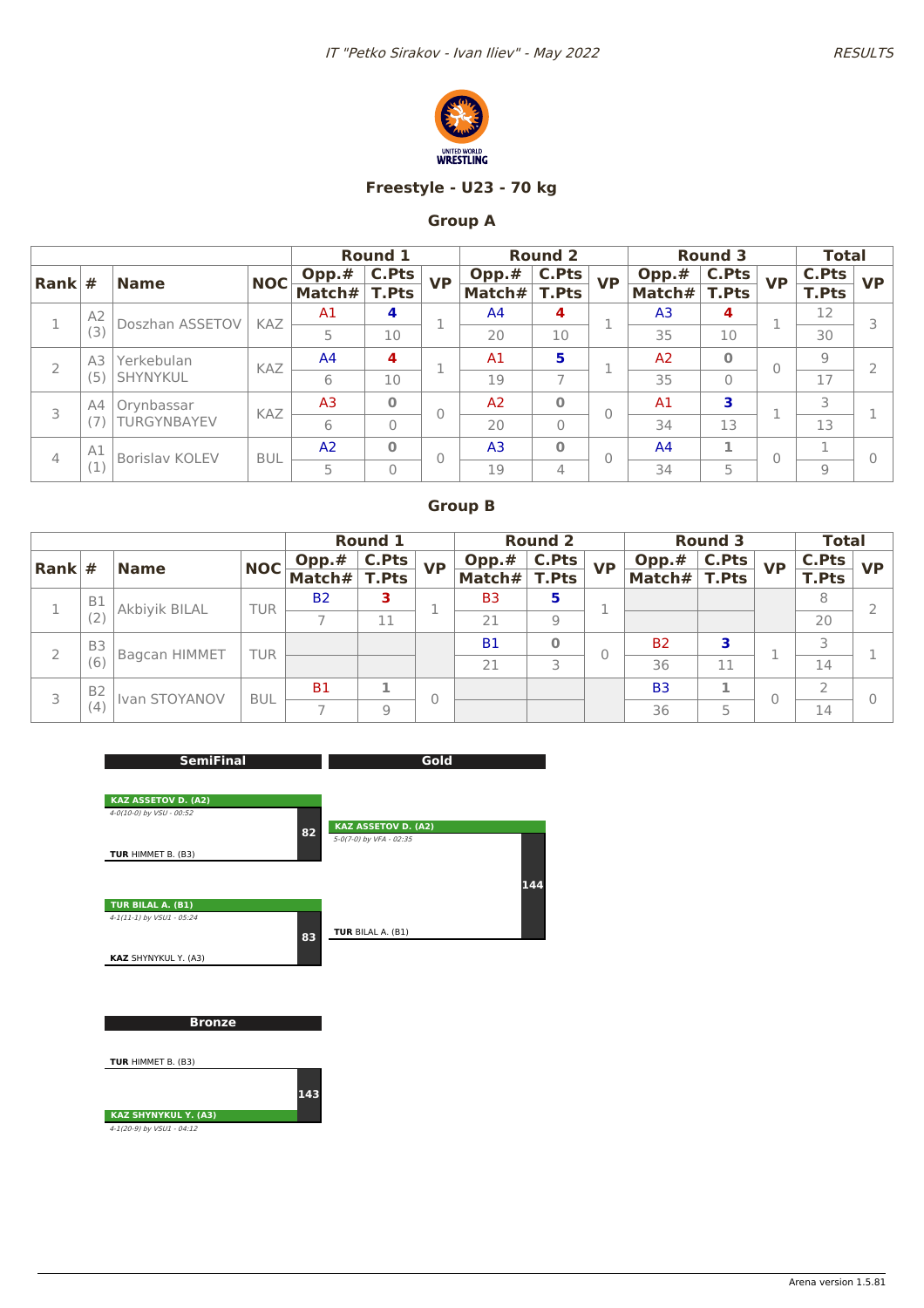

**Final 3-5**



**Final 3-5**

**ISR** ZARBALIEV R. (9)



5-0(13-9) by VFA - 04:06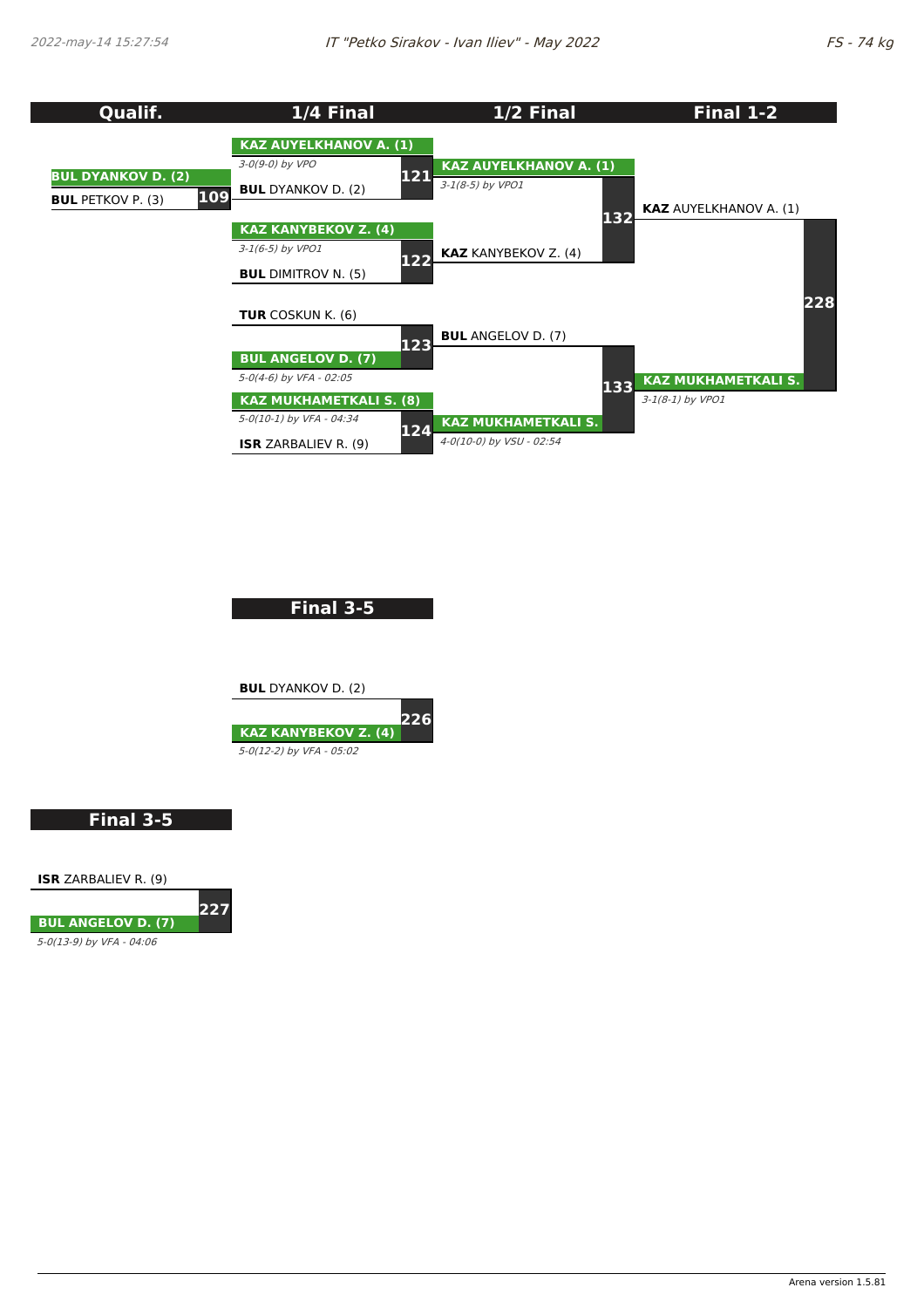

**Legend: FFT**: Forfeit **INJ:** Injured **DSQ:** Disqualified

5-0(0-0) by VIN

**Repechage Final 3-5 BUL SEID A. (3)** 5-0(8-0) by VFA - 01:51 **ISR** MARTCHOUK L. (1) **147 BUL** SEID A. (3) **KAZ MYRZAGALIYEV R. (4)** 4-0(10-0) by VSU - 01:43 **182 Repechage BUL** STOYANOV R. (9) INJ **KAZ NURLANOV B. (10) 148 Final 3-5 KAZ** NURLANOV B. (10) **183**

**BUL HASAN O. (6)** 4-1(14-3) by VSU1 - 04:34

Arena version 1.5.81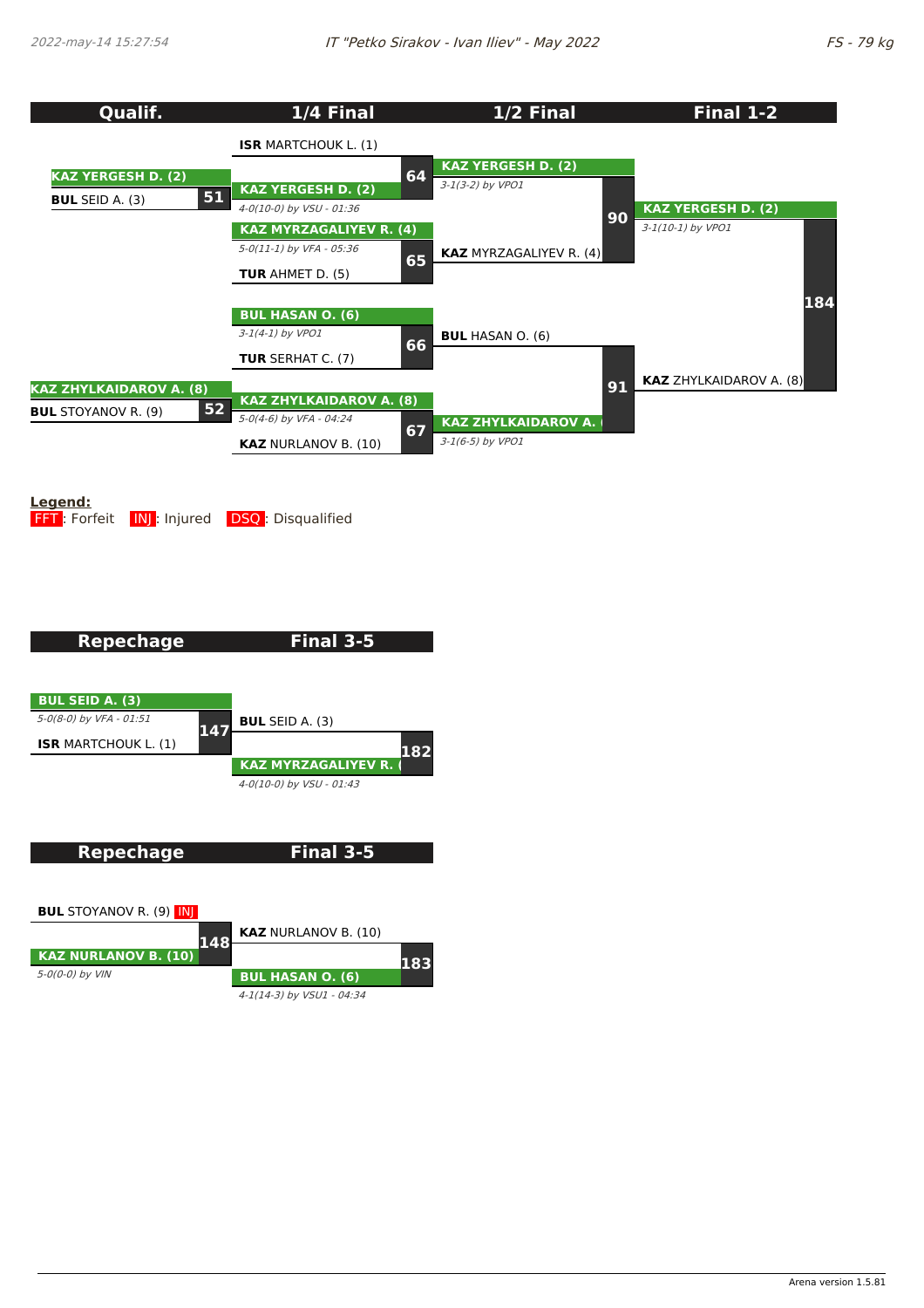



### **Freestyle - U23 - 92 kg**

## **Group A**

|          |    |                |            |                | <b>Round 1</b> |           |                | <b>Round 2</b> |           |                | <b>Round 3</b> |           | <b>Total</b> |           |
|----------|----|----------------|------------|----------------|----------------|-----------|----------------|----------------|-----------|----------------|----------------|-----------|--------------|-----------|
| Rank $#$ |    | <b>Name</b>    | <b>NOC</b> | Opp.#          | C.Pts          | <b>VP</b> | Opp.#          | <b>C.Pts</b>   | <b>VP</b> | Opp.#          | C.Pts          | <b>VP</b> | <b>C.Pts</b> | <b>VP</b> |
|          |    |                |            | Match $#$      | <b>T.Pts</b>   |           | Match#         | <b>T.Pts</b>   |           | Match#         | <b>T.Pts</b>   |           | <b>T.Pts</b> |           |
|          | A1 | Yunus Emre     | <b>TUR</b> | A <sub>2</sub> | 4              |           | A3             | 4              |           |                |                |           | 8            |           |
|          |    | YILDIZ         |            | 49             | 11             |           | 62             | 10             |           |                |                |           | 21           |           |
|          | A2 | Suray RUFAT    | <b>BUL</b> | A <sub>1</sub> | $\bf{0}$       |           |                |                |           | A <sub>3</sub> | 5              |           | 5            |           |
|          |    |                |            | 49             | 0              |           |                |                |           | 77             | 0              |           | 0            |           |
| 3        | A3 | Serhat AHMEDOV | <b>BUL</b> |                |                |           | A <sub>1</sub> | $\Omega$       | C         | A <sub>2</sub> | Ο              | 0         | 0            |           |
|          | (5 |                |            |                |                |           | 62             | 0              |           | 77             | 0              |           | 0            |           |

|                        |                |                |            |                | <b>Round 1</b> |           |                | <b>Round 2</b> |           |                | <b>Round 3</b> |           | <b>Total</b>   |           |
|------------------------|----------------|----------------|------------|----------------|----------------|-----------|----------------|----------------|-----------|----------------|----------------|-----------|----------------|-----------|
| $\vert$ Rank $\vert$ # |                | <b>Name</b>    | NOC        | Opp.#          | C.Pts          | <b>VP</b> | Opp.#          | C.Pts          | <b>VP</b> | Opp.#          | <b>C.Pts</b>   | <b>VP</b> | <b>C.Pts</b>   | <b>VP</b> |
|                        |                |                |            | Match# $\vert$ | <b>T.Pts</b>   |           | Match#         | <b>T.Pts</b>   |           | Match#         | <b>T.Pts</b>   |           | <b>T.Pts</b>   |           |
|                        | B <sub>2</sub> | Benjamin GREIL | AUT        | <b>B1</b>      | 5              |           |                |                |           | B <sub>3</sub> | 4              |           | 9              |           |
|                        | (4)            |                |            | 50             | 12             |           |                |                |           | 78             | 10             |           | 22             |           |
|                        | B <sub>3</sub> | Rexhep HAJDARI | <b>MKD</b> |                |                |           | <b>B1</b>      | 4              |           | <b>B2</b>      | 0              | $\theta$  | $\overline{4}$ |           |
|                        | (6)            |                |            |                |                |           | 63             | 12             |           | 78             | 0              |           | 12             |           |
| 3                      | <b>B1</b>      | Kolio DIMITROV | <b>BUL</b> | <b>B2</b>      | $\bf{0}$       |           | B <sub>3</sub> | 1              |           |                |                |           |                |           |
|                        | (2)            |                |            | 50             | 6              |           | 63             |                |           |                |                |           |                |           |

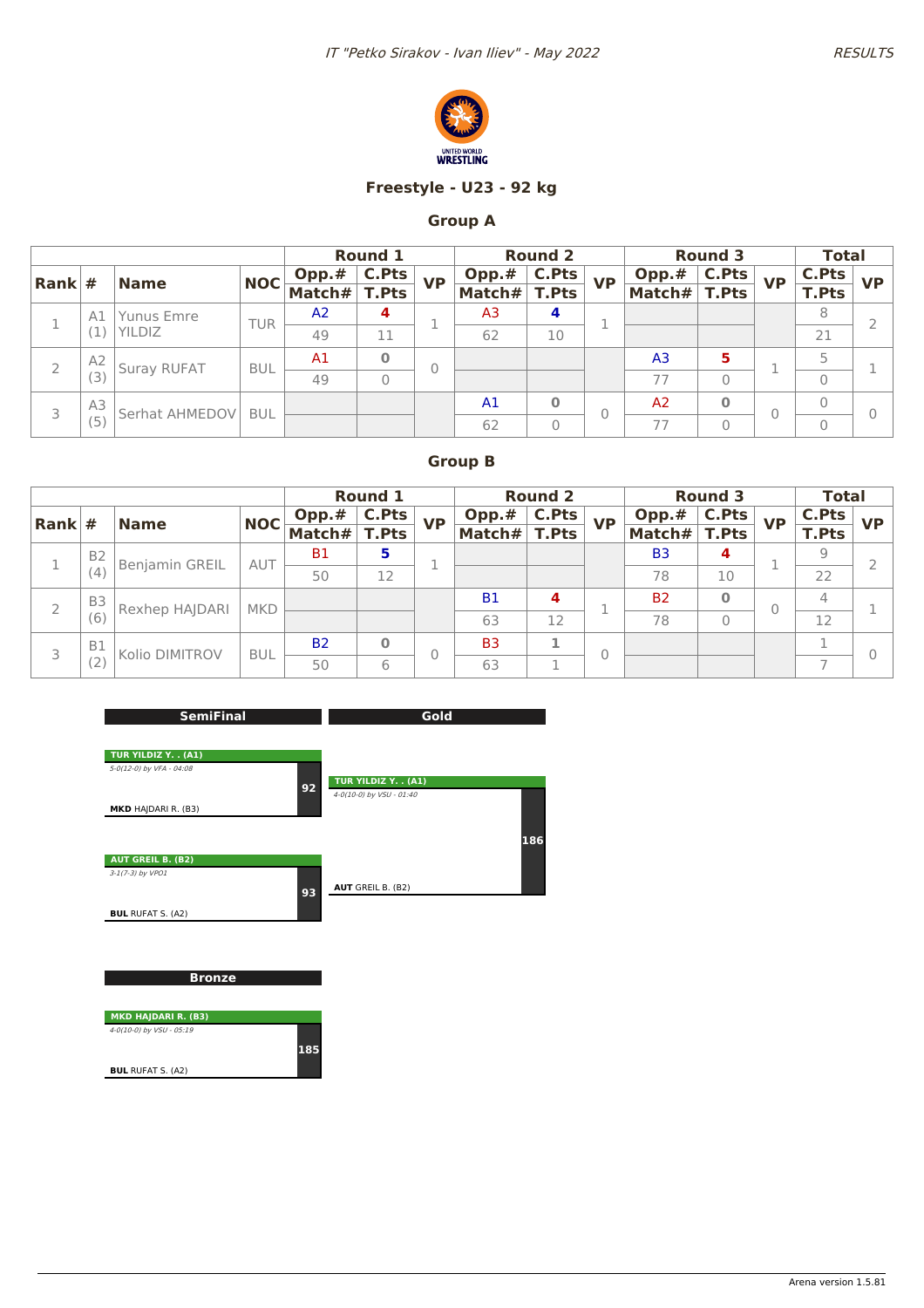

## **Freestyle - U23 - 97 kg**

|                        |     |              |            |                                                               | Round 1 |                                | <b>Round 2</b>           |            |                 | Round 3      |           |                | <b>Round 4</b> |           |                     | Round 5 |           | <b>Total</b>                          |           |
|------------------------|-----|--------------|------------|---------------------------------------------------------------|---------|--------------------------------|--------------------------|------------|-----------------|--------------|-----------|----------------|----------------|-----------|---------------------|---------|-----------|---------------------------------------|-----------|
| $\vert$ Rank $\vert$ # |     | <b>Name</b>  | <b>NOC</b> | $\boxed{\textbf{Opp.# }   \textbf{C.Pts}  }_{\textbf{C.Pts}}$ |         | Opp.# C.Pts<br>Match# T.Pts VP |                          |            | Opp.# $ C.Pts $ |              | <b>VP</b> | $Opp.*$ C.Pts  |                | <b>VP</b> | Opp.# $ $ C.Pts $ $ |         | <b>VP</b> | C.Pts                                 | <b>VP</b> |
|                        |     |              |            | Match# T.Pts                                                  |         |                                |                          |            | Match# T.Pts    |              |           | Match# T.Pts   |                |           | Match# $ $          | T.Pts   |           | $\overline{\mathsf{T}. \mathsf{Pts}}$ |           |
|                        |     | A4 Yunus     | KAZ        | A <sub>3</sub>                                                | 3       |                                |                          |            | A1              | з            |           | A <sub>5</sub> | 4              |           | A <sub>2</sub>      | 3       |           | 13                                    |           |
|                        | (4) | GAFUROV      |            | 193                                                           | 4       |                                |                          |            | 210             | 8            |           | 216            | 11             |           | 272                 | 17      |           | 40                                    |           |
|                        |     | A3 Akezhan   | KAZ        | A <sub>4</sub>                                                | 1       | A <sub>2</sub>                 | 3                        | <b>COL</b> |                 |              |           | A <sub>1</sub> | з              |           | A <sub>5</sub>      | з       |           | 10                                    | 3         |
|                        | (3) | AITBEKOV     |            | 193                                                           | 3       | 202                            | 16                       |            |                 |              |           | 215            | 4              |           | 273                 | 8       |           | 31                                    |           |
|                        |     | A1 Richard   | <b>HUN</b> | A <sub>2</sub>                                                | 3       | A <sub>5</sub>                 | з                        | ×          | A <sub>4</sub>  | 1            |           | A <sub>3</sub> | 1              | $\Omega$  |                     |         |           | 8                                     |           |
|                        | (1) | <b>VEGH</b>  |            | 192                                                           | 11      | 201                            |                          |            | 210             | 5            |           | 215            | $\overline{2}$ |           |                     |         |           | 25                                    |           |
|                        |     | A2 Ciftci    | <b>TUR</b> | A1                                                            | 1       | A <sub>3</sub>                 |                          | $\Omega$   | A <sub>5</sub>  | 4            |           |                |                |           | A <sup>4</sup>      |         |           |                                       |           |
|                        | (2) | <b>OKTAY</b> |            | 192                                                           | 5       | 202                            | $\overline{\phantom{a}}$ |            | 211             | 14           |           |                |                |           | 272                 | 9       |           | 35                                    |           |
|                        |     | $A5$ Sali    | <b>BUL</b> |                                                               |         | A <sub>1</sub>                 |                          | $\Omega$   | A2              | $\mathbf{1}$ |           | A <sub>4</sub> | $\mathbf{0}$   | $\bigcap$ | A <sub>3</sub>      |         | $\bigcap$ | 3                                     |           |
|                        |     | $(5)$ SALIEV |            |                                                               |         | 201                            | 6                        |            | 211             | 3            |           | 216            | $\Omega$       |           | 273                 |         |           | 10                                    |           |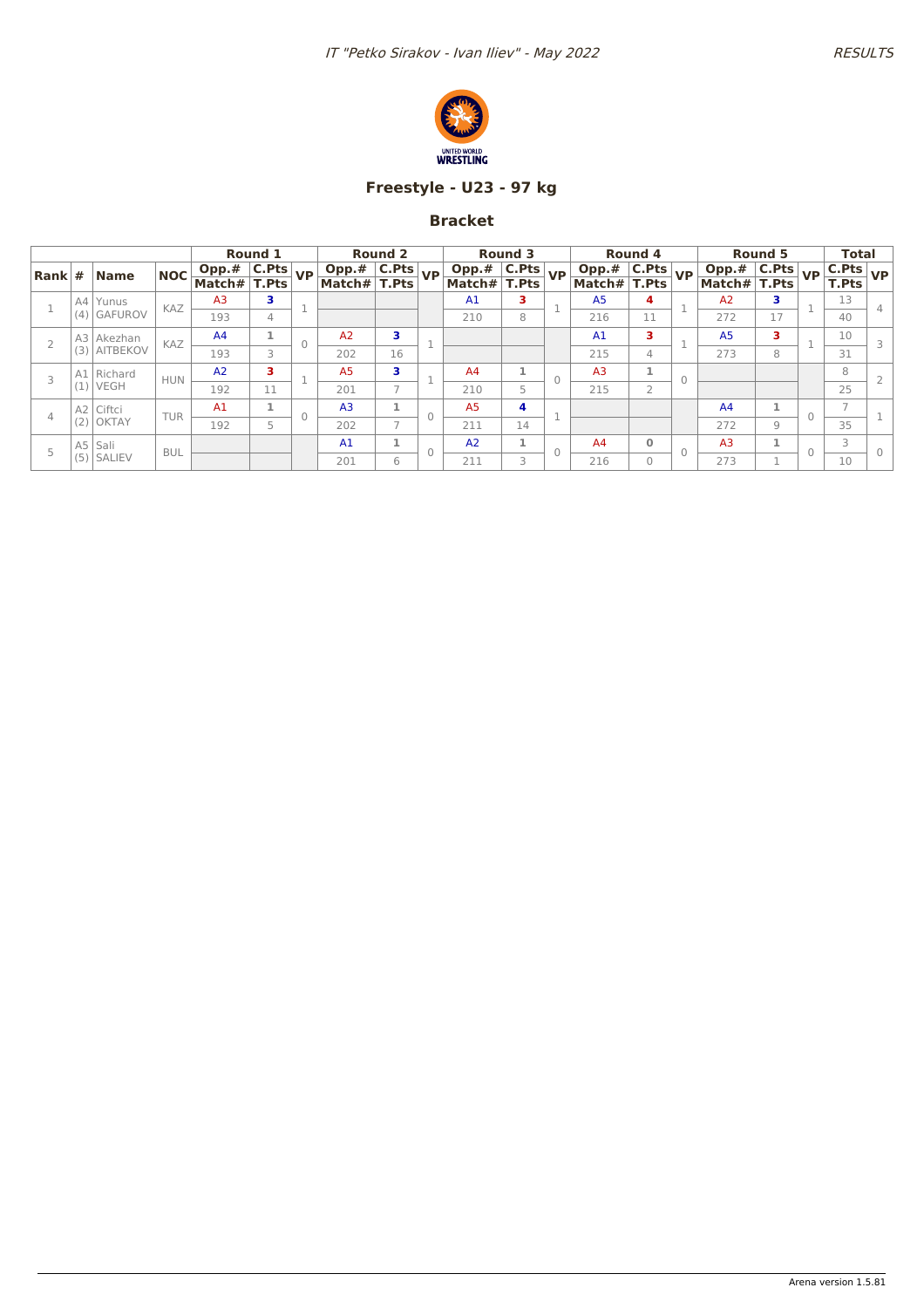

## **Greco-Roman - U23 - 55 kg**

|                  |                                                                |            |                                | <b>Round 1</b> |                                | <b>Round 2</b> |          |                                | <b>Round 3</b> |          |                | <b>Round 4</b> |                 |                             | Round 5       | <b>Total</b>                               |  |
|------------------|----------------------------------------------------------------|------------|--------------------------------|----------------|--------------------------------|----------------|----------|--------------------------------|----------------|----------|----------------|----------------|-----------------|-----------------------------|---------------|--------------------------------------------|--|
|                  | $\left  \mathsf{Rank} \right  \# \left  \mathsf{Name} \right $ | NOC        | Opp.# C.Pts<br>Match# T.Pts VP |                | Opp.# C.Pts<br>Match# T.Pts VP |                |          | Opp.# C.Pts<br>Match# T.Pts VP |                |          | Opp.# C.Pts    |                | VP <sub>1</sub> | Opp.# C.Pts<br>Match# T.Pts |               | $\frac{\mathsf{C.Pts}}{\mathsf{T.Pts}}$ VP |  |
|                  |                                                                |            |                                |                |                                |                |          |                                |                |          | Match# T.Pts   |                |                 |                             |               |                                            |  |
| $\frac{A5}{(5)}$ | Yersin ABYIR                                                   | KAZ        |                                |                | A <sub>1</sub>                 | 5              |          | A <sub>2</sub>                 | з.             |          | A4             | 1              |                 | A <sub>3</sub>              | 5.            | 14                                         |  |
|                  |                                                                |            |                                |                | 15                             | 13             |          | 31                             | 5              |          | 38             | 5              |                 | 85                          | 3             | 26                                         |  |
|                  | A4 Nurzat                                                      | KAZ        | A <sub>3</sub>                 | 4              |                                |                |          | A <sub>1</sub>                 | 4              |          | A <sub>5</sub> | з              |                 | A2                          |               | 12                                         |  |
|                  | (4) KABDYRAKHIMOV                                              |            |                                | 13             |                                |                |          | 30                             | 9              |          | 38             | 6              |                 | 84                          | $\rightarrow$ | 35                                         |  |
| $A2$<br>(2)      | Denis DEMIROV                                                  | <b>BUL</b> | A <sub>1</sub>                 | 4              | A <sub>3</sub>                 | 4              |          | A <sub>5</sub>                 |                | $\Omega$ |                |                |                 | A <sub>4</sub>              |               | 12                                         |  |
|                  |                                                                |            |                                | 8              | 16                             | 8              |          | 31                             | 4              |          |                |                |                 | 84                          | 10            | 30                                         |  |
| $A1$<br>(1)      | Paolo MILKOV                                                   | <b>BUL</b> | A2                             | 0              | A <sub>5</sub>                 | $\Omega$       | $\Omega$ | A <sub>4</sub>                 | $\mathbf{0}$   |          | A <sub>3</sub> | 5              |                 |                             |               | 5                                          |  |
|                  |                                                                |            |                                | $\Omega$       | 15                             | 10             |          | 30                             | 0              |          | 37             | 8              |                 |                             |               | 18                                         |  |
| $A3$<br>(3)      | Ayredin YUSEIN                                                 | <b>BUL</b> | A4                             |                | A2                             | $\mathbf{0}$   | $\Omega$ |                                |                |          | A <sub>1</sub> | $\mathbf 0$    |                 | A <sub>5</sub>              | $\mathbf{0}$  |                                            |  |
|                  |                                                                |            |                                | 4              | 16                             | $\Omega$       |          |                                |                |          | 37             | $\Omega$       |                 | 85                          | 6             | 10                                         |  |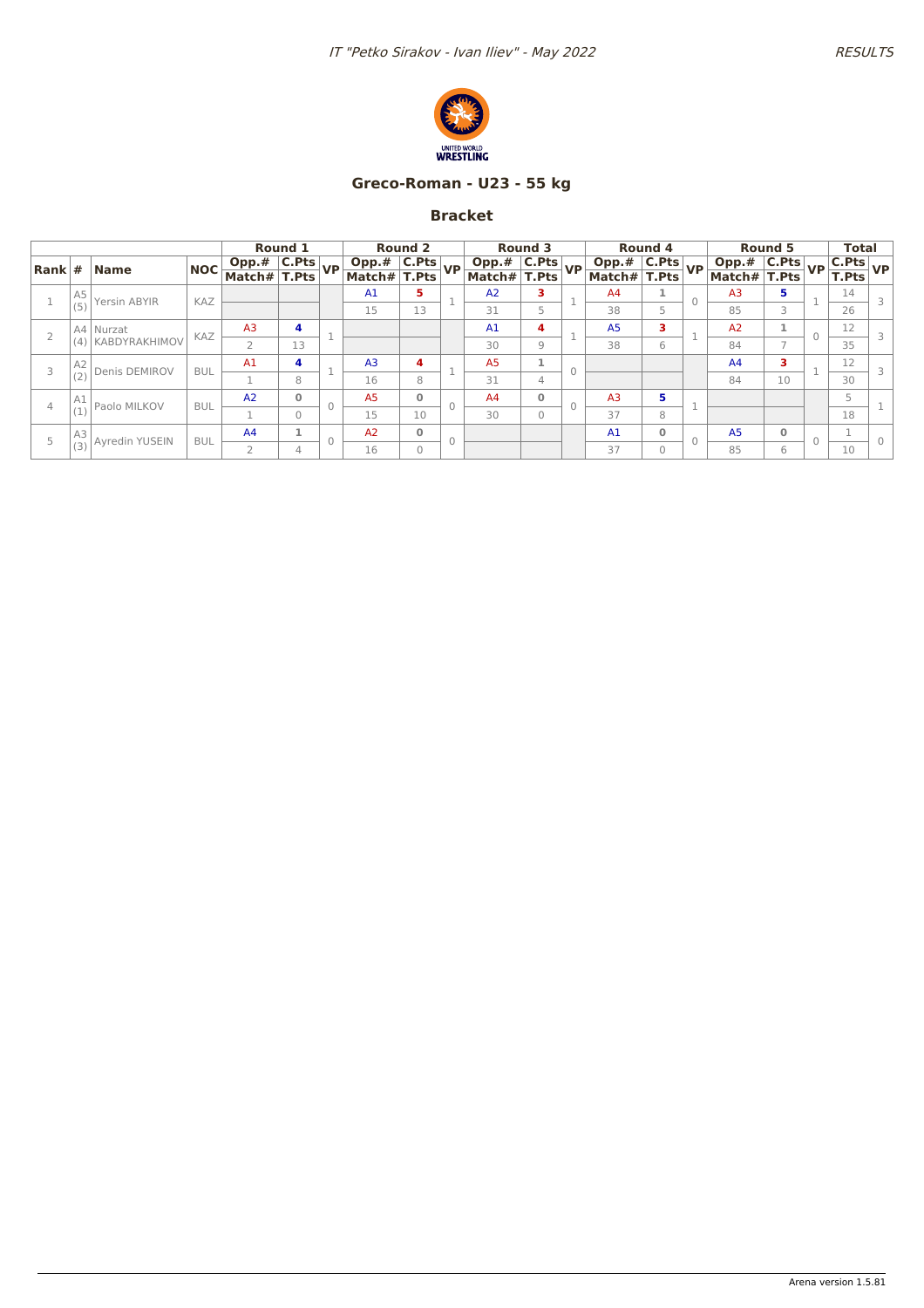

### **Greco-Roman - U23 - 63 kg**

|                |                |                                    |            |                                                    | Round 1      |        |                                                                           | <b>Round 2</b> |                                | <b>Round 3</b> |          |                                                      | Round 4      |                             | <b>Round 5</b>           | <b>Total</b>                                           |  |
|----------------|----------------|------------------------------------|------------|----------------------------------------------------|--------------|--------|---------------------------------------------------------------------------|----------------|--------------------------------|----------------|----------|------------------------------------------------------|--------------|-----------------------------|--------------------------|--------------------------------------------------------|--|
|                |                | $\vert$ Rank $\vert \# \vert$ Name | <b>NOC</b> | $\boxed{\text{Opp.# }   \text{C.Pts} }{\text{VP}}$ |              |        | $\sqrt{\frac{\text{Opp.# } C.\text{Pts}}{\frac{1}{1-\cdots}}} V\text{P} $ |                | Opp.# C.Pts<br>Match# T.Pts VP |                |          | $\boxed{\text{Opp.# }   \text{C.Pts} }{\text{VP } }$ |              | Opp.# C.Pts<br>Match# T.Pts |                          | $\frac{\boxed{\text{C.Pts}}}{\boxed{\text{T.Pts}}}$ VP |  |
|                |                |                                    |            | Match# T.Pts                                       |              |        | Match# T.Pts                                                              |                |                                |                |          | Match# T.Pts                                         |              |                             |                          |                                                        |  |
|                |                | A1 Yerzhet                         | KAZ        | A2                                                 | 4            |        | A <sub>5</sub>                                                            | 4              | A4                             | 4              |          | A <sub>3</sub>                                       | 4            |                             |                          | 16                                                     |  |
|                |                | (1) ZHARLYKASSYN                   |            | 3                                                  | 8            |        | 17                                                                        | 8              | 32                             | 8              |          | 39                                                   | 11           |                             |                          | 35                                                     |  |
|                |                | A3   M.safa                        | <b>TUR</b> | A <sub>4</sub>                                     | 4            |        | A <sub>2</sub>                                                            | 4              |                                |                |          | A <sub>1</sub>                                       | $\mathbf{0}$ | A <sub>5</sub>              | 4                        | 12                                                     |  |
|                | (3)            | <b>YILDIRIM</b>                    |            | 4                                                  | 11           |        | 18                                                                        | 12             |                                |                |          | 39                                                   | $\mathbf{0}$ | 87                          | 8                        | 31                                                     |  |
|                | A <sub>2</sub> | Ivan KOSTOV                        |            | A1                                                 | 0            |        | A <sub>3</sub>                                                            |                | A <sub>5</sub>                 | з              |          |                                                      |              | A <sub>4</sub>              | з                        |                                                        |  |
| 3              | (2)            |                                    | <b>BUL</b> | 3                                                  | $\Omega$     |        | 18                                                                        | 4              | 33                             | 3              |          |                                                      |              | 86                          | $\overline{\phantom{a}}$ | 9                                                      |  |
| $\overline{4}$ |                | A4 Jonatan Erk                     | <b>SWE</b> | A <sub>3</sub>                                     | $\mathbf{0}$ | $\cap$ |                                                                           |                | A <sub>1</sub>                 | $\Omega$       | $\Omega$ | A <sub>5</sub>                                       | 4            | A <sub>2</sub>              |                          | 5                                                      |  |
|                |                | $(4)$ CHRISTER                     |            | 4                                                  | $\Omega$     |        |                                                                           |                | 32                             | $\Omega$       |          | 40                                                   | 8            | 86                          |                          | 9                                                      |  |
|                |                | A5 Miroslav                        |            |                                                    |              |        | A <sub>1</sub>                                                            | $\mathbf{0}$   | A2                             |                |          | A <sub>4</sub>                                       | $\mathbf 0$  | A <sub>3</sub>              | $\Omega$                 |                                                        |  |
|                |                | $(5)$ EMILOV                       | <b>BUL</b> |                                                    |              |        | 17                                                                        | $\Omega$       | 33                             |                | $\Omega$ | 40                                                   | $\Omega$     | 87                          | $\Omega$                 |                                                        |  |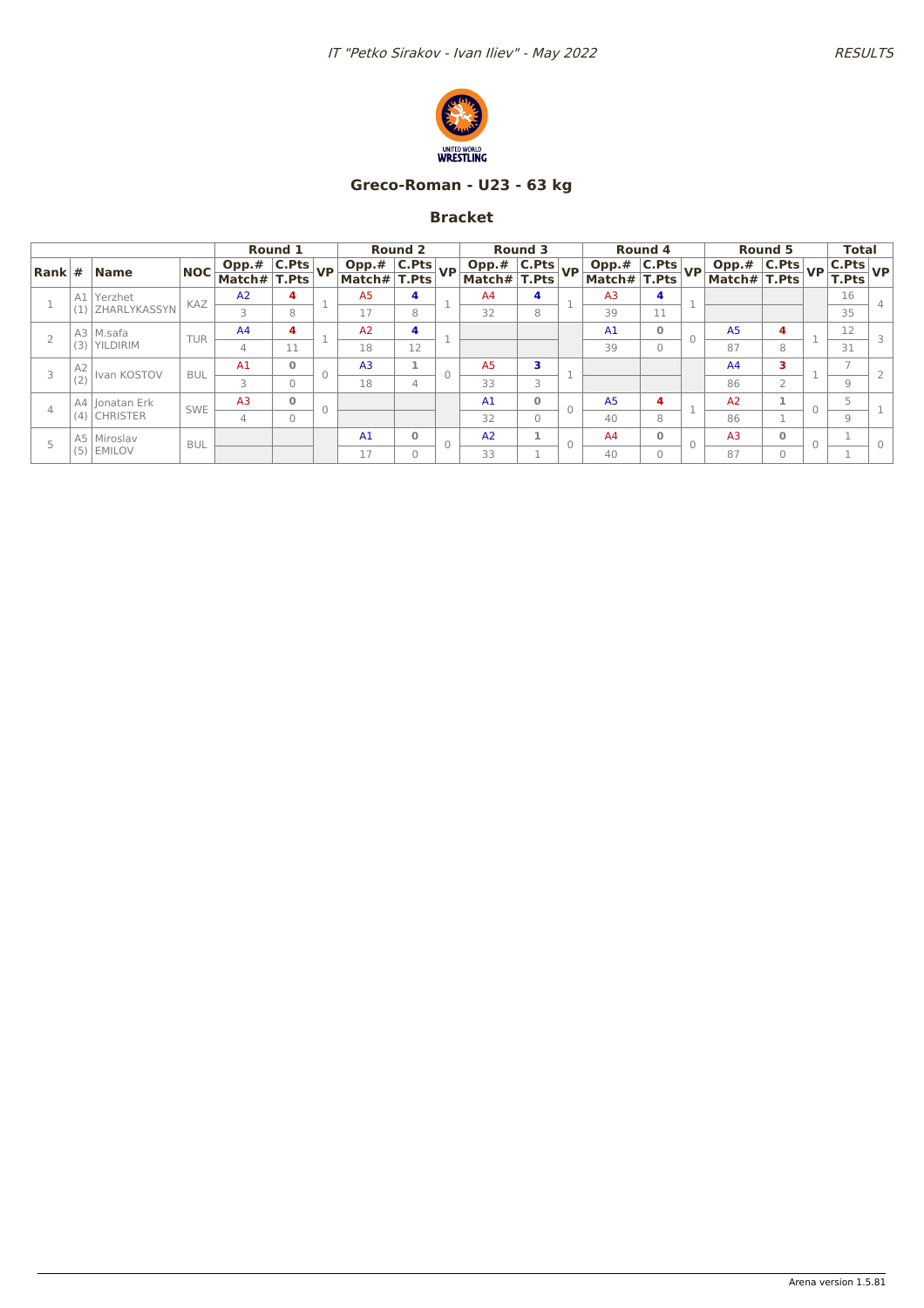



#### **Greco-Roman - U23 - 72 kg**

## **Group A**

|                        |                |                         |            |                | <b>Round 1</b> |           |                | <b>Round 2</b> |           |                | <b>Round 3</b> |           | <b>Total</b>   |           |
|------------------------|----------------|-------------------------|------------|----------------|----------------|-----------|----------------|----------------|-----------|----------------|----------------|-----------|----------------|-----------|
| $\vert$ Rank $\vert$ # |                | <b>Name</b>             | <b>NOC</b> | Opp.#          | C.Pts          | <b>VP</b> | Opp.#          | <b>C.Pts</b>   | <b>VP</b> | Opp.#          | <b>C.Pts</b>   | <b>VP</b> | <b>C.Pts</b>   | <b>VP</b> |
|                        |                |                         |            | Match#         | <b>T.Pts</b>   |           | Match#         | <b>T.Pts</b>   |           | Match#         | <b>T.Pts</b>   |           | <b>T.Pts</b>   |           |
|                        | A1             | <b>Toprak ABDULLAH</b>  | <b>TUR</b> | A <sup>2</sup> | 4              |           | A <sub>3</sub> | 5              |           | A <sup>4</sup> | з              |           | 12             |           |
|                        |                |                         |            | 43             | 9              |           | 56             | 5              |           | 71             | 9              |           | 23             |           |
| $\overline{2}$         | A4             | Alikhan KOKENOV         | KAZ        | A <sub>3</sub> | 3              |           | A <sub>2</sub> | 4              |           | A <sub>1</sub> | 1              | $\theta$  | 8              |           |
|                        |                |                         |            | 44             | 6              |           | 57             | $\overline{9}$ |           | 71             | 6              |           | 21             |           |
| 3                      | A3             | Yerassyl                | KAZ        | A <sup>4</sup> | 1              |           | A <sub>1</sub> | $\Omega$       | 0         | A <sub>2</sub> | 4              | ×,        | 5              |           |
|                        | (5             | NURBOSSYNOV             |            | 44             | 3              |           | 56             | $\Omega$       |           | 72             | 8              |           | 11             |           |
| $\overline{4}$         | A <sub>2</sub> | <b>Dimitar STEFCHEV</b> | <b>BUL</b> | A1             | $\Omega$       | 0         | A <sub>4</sub> | $\mathbf{0}$   | $\Omega$  | A <sub>3</sub> | $\mathbf 0$    | $\Omega$  | $\overline{0}$ |           |
|                        | (3)            |                         |            | 43             | $\overline{0}$ |           | 57             | $\overline{0}$ |           | 72             | $\overline{0}$ |           | $\overline{0}$ |           |

|                        |                |                  |            |            | <b>Round 1</b> |           |                | <b>Round 2</b> |           |                | <b>Round 3</b> |           | <b>Total</b> |           |
|------------------------|----------------|------------------|------------|------------|----------------|-----------|----------------|----------------|-----------|----------------|----------------|-----------|--------------|-----------|
| $\vert$ Rank $\vert$ # |                | <b>Name</b>      | <b>NOC</b> | Opp.#      | C.Pts          | <b>VP</b> | Opp.#          | C.Pts          | <b>VP</b> | Opp.#          | C.Pts          | <b>VP</b> | C.Pts        | <b>VP</b> |
|                        |                |                  |            | Match# $ $ | <b>T.Pts</b>   |           | Match#         | <b>T.Pts</b>   |           | Match#         | <b>T.Pts</b>   |           | <b>T.Pts</b> |           |
|                        | B <sub>3</sub> | Mohammadreza     | R          |            |                |           | <b>B1</b>      | 4              |           | <b>B2</b>      | 5              |           | 9            |           |
|                        | (6)            | ROSTAMI          |            |            |                |           | 58             | 9              |           | 73             | 9              |           | 18           |           |
|                        | B <sub>2</sub> | Petar GORNYASHKI | <b>BUL</b> | <b>B1</b>  | 5              |           |                |                |           | B <sub>3</sub> | $\bf{0}$       | $\Omega$  |              |           |
|                        | (4)            |                  |            | 45         |                |           |                |                |           | 73             | 5              |           | 12           |           |
| 3                      | <b>B1</b>      | Kirill MINKO     | <b>KAZ</b> | <b>B2</b>  | $\Omega$       |           | B <sub>3</sub> | $\bf{0}$       | 0         |                |                |           |              |           |
|                        | (Z)            |                  |            | 45         | O              |           | 58             | $\Omega$       |           |                |                |           |              |           |

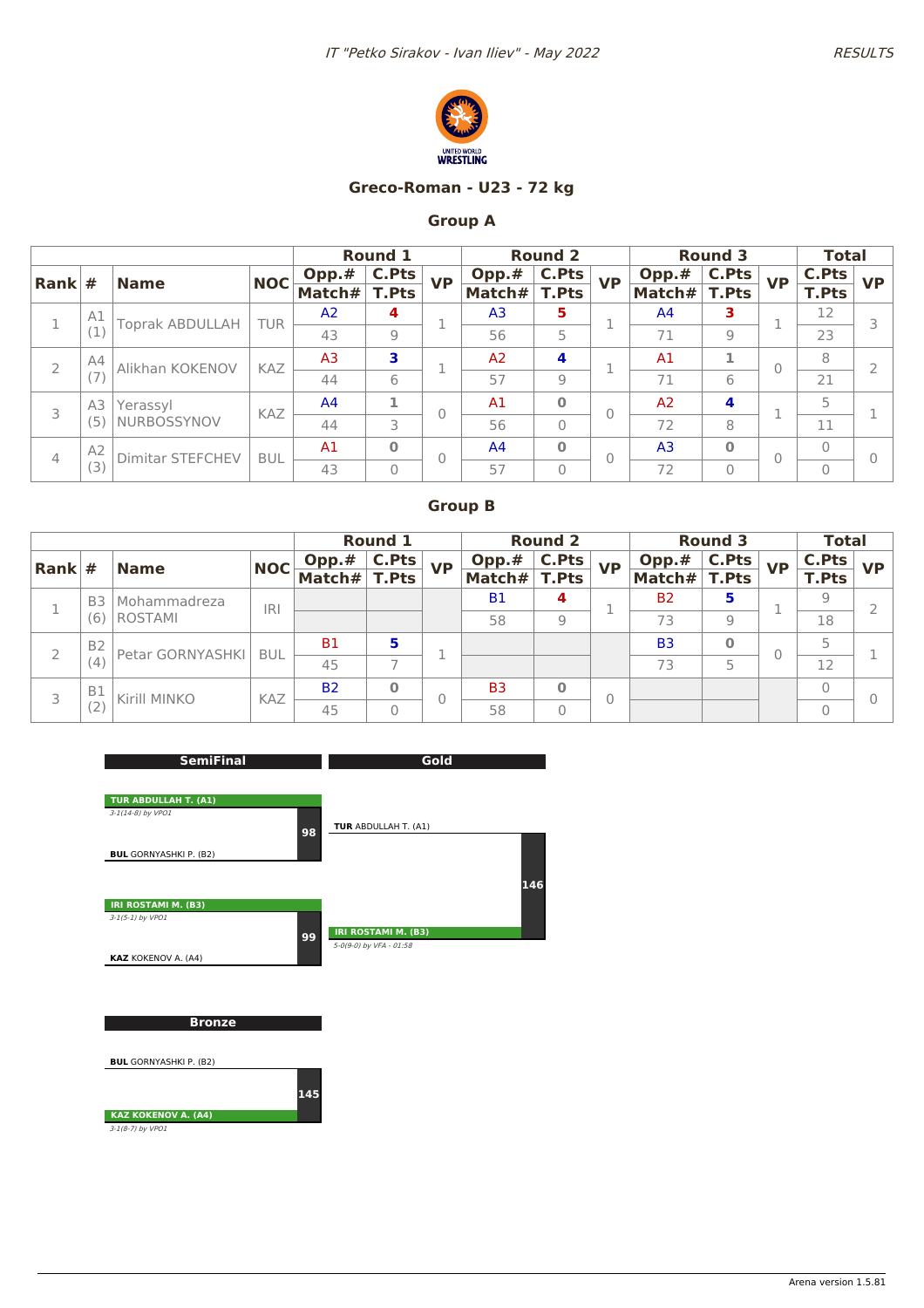

#### **Greco-Roman - U23 - 82 kg**

### **Group A**

|                |                |                 |            |                | <b>Round 1</b> |                |                | <b>Round 2</b>           |           |                | <b>Round 3</b> |                | <b>Total</b>             |           |
|----------------|----------------|-----------------|------------|----------------|----------------|----------------|----------------|--------------------------|-----------|----------------|----------------|----------------|--------------------------|-----------|
| Rank $#$       |                | <b>Name</b>     | <b>NOC</b> | $Opp.*$        | C.Pts          | <b>VP</b>      | $Opp.*$        | <b>C.Pts</b>             | <b>VP</b> | Opp.#          | <b>C.Pts</b>   | <b>VP</b>      | <b>C.Pts</b>             | <b>VP</b> |
|                |                |                 |            | Match#         | <b>T.Pts</b>   |                | Match#         | T.Pts                    |           | Match#         | <b>T.Pts</b>   |                | <b>T.Pts</b>             |           |
|                | A4             | Hunc ALI        | <b>TUR</b> | A <sub>3</sub> | 4              |                | A <sub>2</sub> | 3                        |           | A <sub>1</sub> | 5              | п              | 12                       | 3         |
|                | (7)            |                 |            | 47             | 8              |                | 60             | $\overline{7}$           | ÷         | 74             | 4              |                | 19                       |           |
| $\overline{2}$ | A <sub>2</sub> | David           | <b>ISR</b> | A1             | 3              |                | A <sup>4</sup> | 1                        | 0         | A <sub>3</sub> | 5              | п              | 9                        |           |
|                | (3             | ZHYTOMIRSKY     |            | 46             | 3              |                | 60             | 4                        |           | 75             | 0              |                | $\overline{\phantom{0}}$ |           |
| 3              | A1             | Rakhat          | KAZ        | A <sub>2</sub> | 1              | $\overline{0}$ | A <sub>3</sub> | 3                        |           | A <sup>4</sup> | $\bf{0}$       | $\overline{0}$ | $\overline{4}$           |           |
|                | Ί              | <b>SAGYMBAY</b> |            | 46             | п              |                | 59             | $\tau$                   | ÷         | 74             | $\Omega$       |                | 8                        |           |
| $\overline{4}$ | A3             | Ivan MANOV      |            | A <sup>4</sup> | $\mathbf 0$    | $\mathbf{0}$   | A <sub>1</sub> | 1                        | 0         | A <sub>2</sub> | $\bf{0}$       | $\overline{0}$ |                          | $\Omega$  |
|                | (5)            |                 | <b>BUL</b> | 47             | $\overline{0}$ |                | 59             | $\overline{\phantom{a}}$ |           | 75             | 1              |                | 8                        |           |

|                        |           |                                  |            |           | <b>Round 1</b> |           |                | <b>Round 2</b> |           |                | <b>Round 3</b> |           | <b>Total</b> |           |
|------------------------|-----------|----------------------------------|------------|-----------|----------------|-----------|----------------|----------------|-----------|----------------|----------------|-----------|--------------|-----------|
| $\vert$ Rank $\vert$ # |           | <b>Name</b>                      | <b>NOC</b> | Opp.#     | <b>C.Pts</b>   | <b>VP</b> | Opp.#          | C.Pts          | <b>VP</b> | Opp.#          | <b>C.Pts</b>   | <b>VP</b> | C.Pts        | <b>VP</b> |
|                        |           |                                  |            | Match $#$ | <b>T.Pts</b>   |           | Match#         | <b>T.Pts</b>   |           | Match#         | <b>T.Pts</b>   |           | <b>T.Pts</b> |           |
|                        | B3        | Temirkhan                        | KAZ        |           |                |           | <b>B1</b>      | 5              |           | B <sub>2</sub> | 5              |           | 10           |           |
|                        | (6)       | <b>BAIGANIN</b>                  |            |           |                |           | 61             | 0              |           | 76             | $\Omega$       |           |              |           |
|                        |           | B <sub>2</sub>   Mohammadhossein | <b>IRI</b> | Β1        |                |           |                |                |           | B <sub>3</sub> | $\bf{0}$       |           |              |           |
|                        | (4)       | <b>MAHMOODI</b>                  |            | 48        | 6              |           |                |                |           | 76             | $\Omega$       |           | 6            |           |
|                        | <b>B1</b> | Ivaylo IVANOV                    | <b>BUL</b> | <b>B2</b> |                |           | B <sub>3</sub> | $\bf{0}$       | 0         |                |                |           |              |           |
| 3                      |           |                                  | 48         | 3         | O              | 61        | $\Omega$       |                |           |                |                |           |              |           |

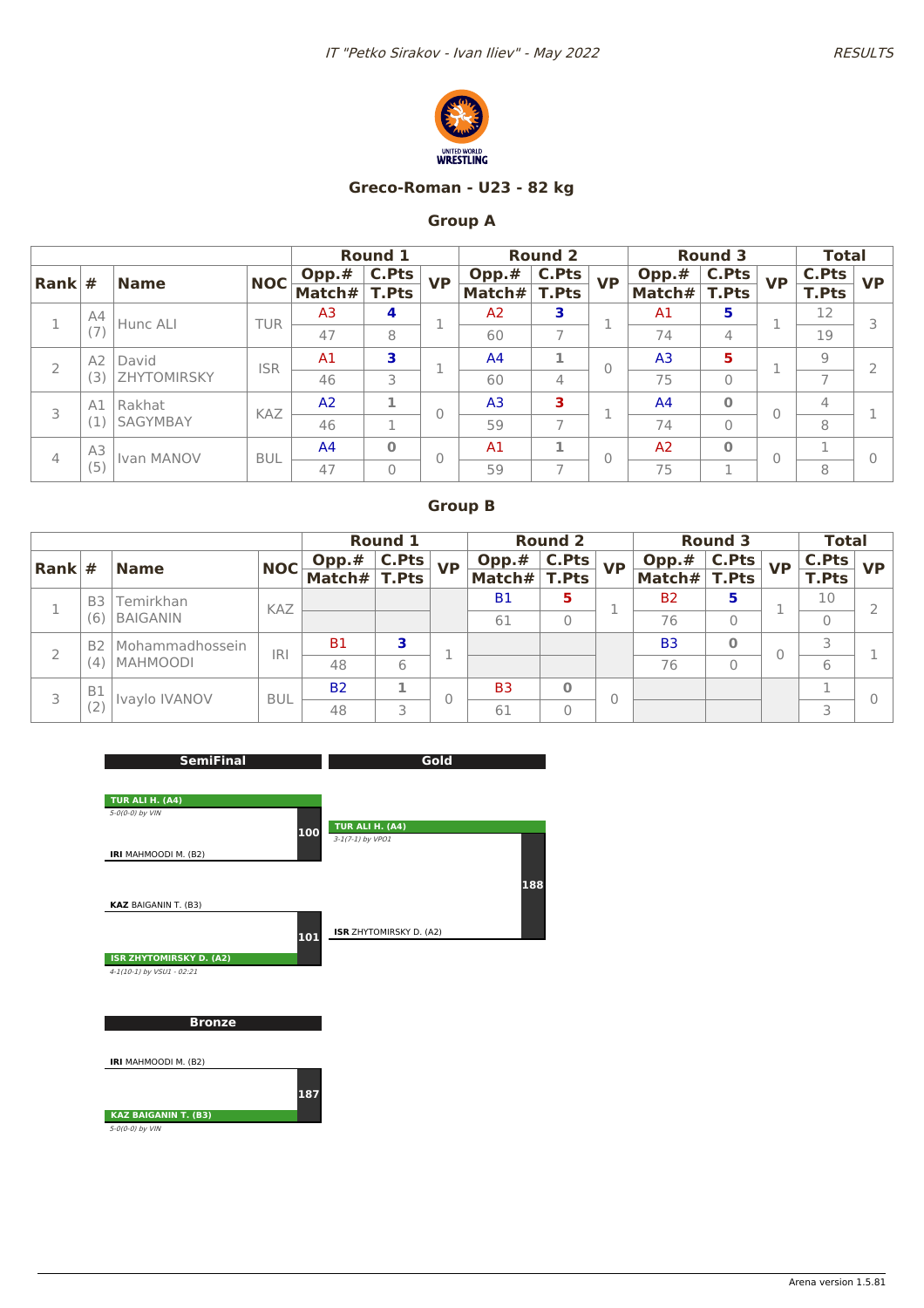

#### **Greco-Roman - U23 - 87 kg**

## **Group A**

|                        |         |                        |            |                | <b>Round 1</b> |           |                | <b>Round 2</b> |           |                | <b>Round 3</b> |              | <b>Total</b> |           |
|------------------------|---------|------------------------|------------|----------------|----------------|-----------|----------------|----------------|-----------|----------------|----------------|--------------|--------------|-----------|
| $\vert$ Rank $\vert$ # |         | <b>Name</b>            | <b>NOC</b> | Opp.#          | C.Pts          | <b>VP</b> | Opp.#          | <b>C.Pts</b>   | <b>VP</b> | Opp.#          | <b>C.Pts</b>   | <b>VP</b>    | <b>C.Pts</b> | <b>VP</b> |
|                        |         |                        |            | Match#         | <b>T.Pts</b>   |           | Match#         | <b>T.Pts</b>   |           | Match#         | T.Pts          |              | <b>T.Pts</b> |           |
|                        | A2      | Hamidreza              | <b>IRI</b> | A <sub>1</sub> | 4              |           | A <sup>4</sup> | 4              | ×,        | A <sub>3</sub> | 5              | 1            | 13           | 3         |
|                        | ί3      | <b>BADKAN</b>          |            | 151            | 11             |           | 161            | 8              |           | 170            | 0              |              | 19           |           |
|                        | A4<br>2 | Zhantas                | <b>KAZ</b> | A <sub>3</sub> | 5              |           | A <sub>2</sub> | $\Omega$       | $\Omega$  | A <sub>1</sub> | 5              | ×,           | 10           |           |
|                        |         | <b>NURGALI</b>         |            | 152            | $\mathbf{0}$   |           | 161            | $\mathbf{0}$   |           | 169            | 6              |              | 6            |           |
| 3                      | A1      |                        | <b>BUL</b> | A <sub>2</sub> | 1              | $\Omega$  | A <sub>3</sub> | 5              |           | A <sup>4</sup> | $\bf{0}$       | $\mathbf{0}$ | 6            |           |
|                        |         | <b>Valery ALEKSIEV</b> |            | 151            | $\overline{2}$ |           | 160            | $\mathbf{0}$   |           | 169            | 4              |              | 6            |           |
|                        | A3      | <b>Maksat SAILAU</b>   | <b>KAZ</b> | A <sup>4</sup> | $\bf{0}$       |           | A <sub>1</sub> | $\mathbf{0}$   | 0         | A <sub>2</sub> | $\bf{O}$       | $\mathbf{0}$ | $\Omega$     | $\Omega$  |
| 4                      | (5)     |                        |            | 152            | $\overline{0}$ |           | 160            | $\mathbf 0$    |           | 170            | 0              |              | $\mathbf{0}$ |           |

|                        |                     |                |            |           | <b>Round 1</b> |           |                | <b>Round 2</b> |           |                | <b>Round 3</b> |           | <b>Total</b>   |           |
|------------------------|---------------------|----------------|------------|-----------|----------------|-----------|----------------|----------------|-----------|----------------|----------------|-----------|----------------|-----------|
| $\vert$ Rank $\vert$ # |                     | <b>Name</b>    | <b>NOC</b> | Opp.#     | C.Pts          | <b>VP</b> | Opp.#          | <b>C.Pts</b>   | <b>VP</b> | Opp.#          | C.Pts          | <b>VP</b> | C.Pts          | <b>VP</b> |
|                        |                     |                |            | Match#    | <b>T.Pts</b>   |           | Match#         | <b>T.Pts</b>   |           | Match#         | <b>T.Pts</b>   |           | <b>T.Pts</b>   |           |
|                        | <b>B1</b>           | Saricicek      | TUR        | <b>B2</b> | 4              |           | B <sub>3</sub> | 4              |           |                |                |           | 8              |           |
|                        |                     | MUHUTTIN       |            | 153       | 11             |           | 162            | 8              |           |                |                |           | 19             |           |
|                        | B <sub>3</sub>      | Kaloyan IVANOV | <b>BUL</b> |           |                |           | <b>B1</b>      | O              |           | <b>B2</b>      |                |           | $\overline{4}$ |           |
|                        | (6)                 |                |            |           |                |           | 162            | 0              |           | 171            | 9              |           | $\overline{9}$ |           |
|                        | B <sub>2</sub><br>3 | Andrey YEGOROV | KAZ        | <b>B1</b> | $\bf{0}$       |           |                |                |           | B <sub>3</sub> |                |           |                |           |
| (4)                    |                     |                | 153        | $\Omega$  |                |           |                |                | 171       |                |                |           |                |           |

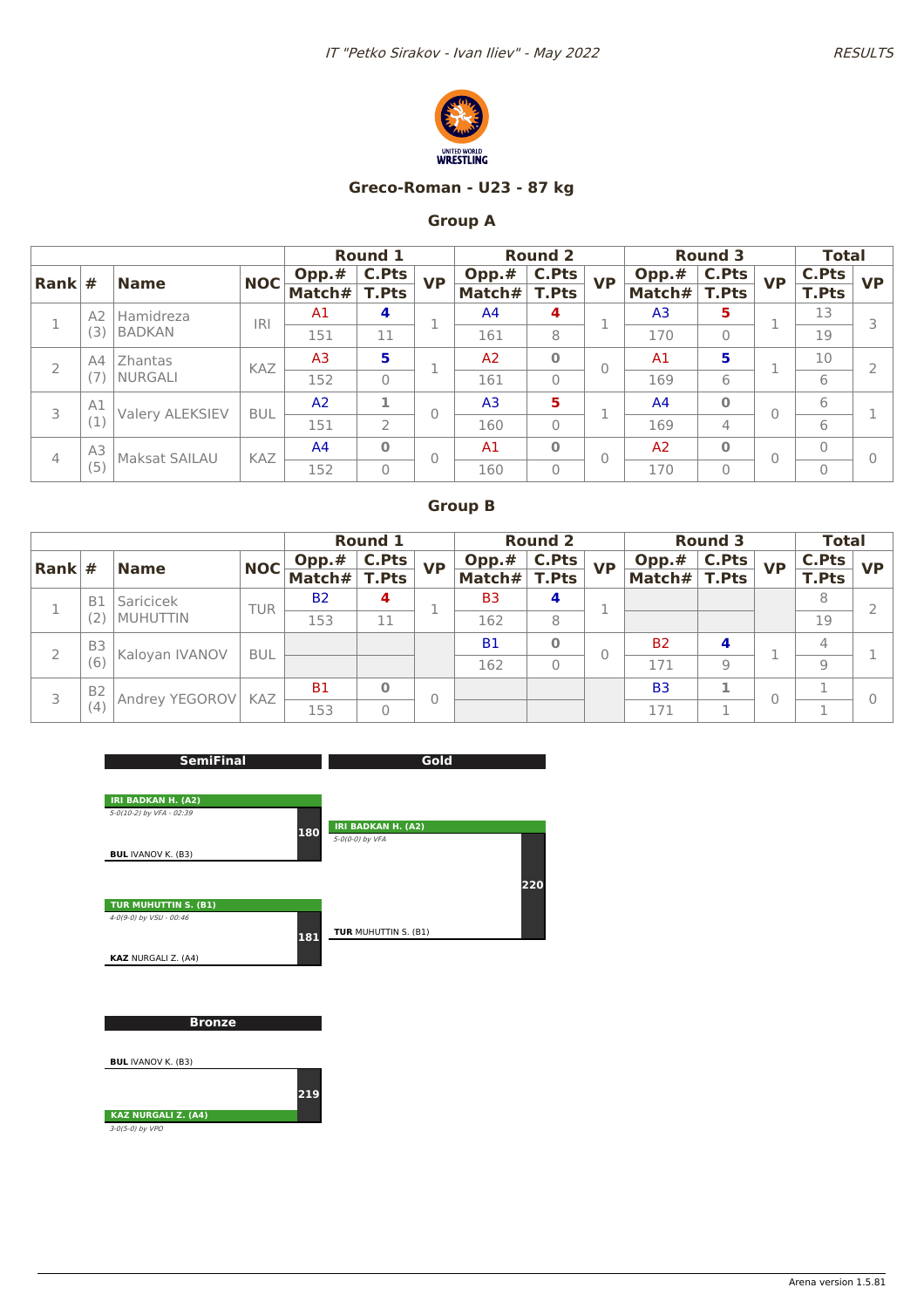

## **Greco-Roman - U23 - 97 kg**

|                                  |     |                  |            |                                                                                                                                                   | Round 1      |                                                        | <b>Round 2</b> |          |                                         | Round 3      |                                                                                                                                                   | Round 4      |          |                 | Round 5        |           | <b>Total</b>  |        |
|----------------------------------|-----|------------------|------------|---------------------------------------------------------------------------------------------------------------------------------------------------|--------------|--------------------------------------------------------|----------------|----------|-----------------------------------------|--------------|---------------------------------------------------------------------------------------------------------------------------------------------------|--------------|----------|-----------------|----------------|-----------|---------------|--------|
| $\left  \mathsf{Rank} \right $ # |     | <b>Name</b>      | <b>NOC</b> | $\begin{array}{ c c c c }\hline \text{Opp.}\# & \text{C.Pts} & \text{VP} \\\hline \text{Match}\# & \text{T.Pts} & \text{VP} \\\hline \end{array}$ |              | $\boxed{\text{Opp.}\# \boxed{\text{C.} \text{Pts}}$ VP |                |          | $\boxed{\text{Opp.# } C.\text{Pts}}$ VP |              | $\begin{array}{ c c c c }\hline \text{Opp.}\# & \text{C.Pts} & \text{VP} \\\hline \text{Match}\# & \text{T.Pts} & \text{VP} \\\hline \end{array}$ |              |          | Opp.# $ $ C.Pts |                | <b>VP</b> | $ $ C.Pts $ $ | VP.    |
|                                  |     |                  |            |                                                                                                                                                   |              | Match# $ T.Pts $                                       |                |          | Match# T.Pts                            |              |                                                                                                                                                   |              |          | Match# T.Pts    |                |           | T.Pts         |        |
|                                  |     | A1 Olgun         | <b>TUR</b> | A2                                                                                                                                                | 5.           | A <sub>5</sub>                                         | 4              |          | A <sub>4</sub>                          | 5            | A <sub>3</sub>                                                                                                                                    | 4            |          |                 |                |           | 18            |        |
|                                  | (1) | <b>MUSTAFA</b>   |            | 149                                                                                                                                               | 5            | 158                                                    | 8              |          | 167                                     | $\Omega$     | 176                                                                                                                                               | 12           |          |                 |                |           | 25            |        |
|                                  |     | A3 Morteza       | <b>IRI</b> | A <sup>4</sup>                                                                                                                                    | 3.           | A <sub>2</sub>                                         | 4              |          |                                         |              | A <sub>1</sub>                                                                                                                                    |              | $\Omega$ | A <sub>5</sub>  | 3              |           | 11            |        |
|                                  | (3) | <b>ALIGHOSI</b>  |            | 150                                                                                                                                               | 10           | 159                                                    | 8              |          |                                         |              | 176                                                                                                                                               | 3            |          | 190             | $\overline{4}$ |           | 25            |        |
|                                  | A5  | Mindaugas        | LTU        |                                                                                                                                                   |              | A1                                                     | $\mathbf{0}$   | $\Omega$ | A <sub>2</sub>                          | 4            | A4                                                                                                                                                | 5            |          | A <sub>3</sub>  | 1              |           | 10            |        |
|                                  | (5) | <b>VENCKATIS</b> |            |                                                                                                                                                   |              | 158                                                    | 0              |          | 168                                     | 8            | 177                                                                                                                                               | $\Omega$     |          | 190             |                |           | 9             |        |
| $\overline{4}$                   |     | A2 Atanas        | <b>BUL</b> | A1                                                                                                                                                | $\mathbf{0}$ | A <sub>3</sub>                                         | $\Omega$       | $\Omega$ | A <sub>5</sub>                          | $\mathbf{0}$ |                                                                                                                                                   |              |          | A4              | 5              |           | 5             |        |
|                                  | (2) | <b>IVANOV</b>    |            | 149                                                                                                                                               | 6            | 159                                                    | $\Omega$       |          | 168                                     | $\Omega$     |                                                                                                                                                   |              |          | 189             | $\Omega$       |           | 6             |        |
|                                  | A4  | Islam            | KAZ        | A <sub>3</sub>                                                                                                                                    | т.           |                                                        |                |          | A <sub>1</sub>                          | $\mathbf{0}$ | A <sub>5</sub>                                                                                                                                    | $\mathbf{0}$ | $\cap$   | A <sub>2</sub>  | $\mathbf{0}$   | $\Omega$  |               | $\cap$ |
|                                  | (4) | <b>UMAYEV</b>    |            | 150                                                                                                                                               | 8            |                                                        |                |          | 167                                     | $\Omega$     | 177                                                                                                                                               | $\Omega$     |          | 189             | $\Omega$       |           | 8             |        |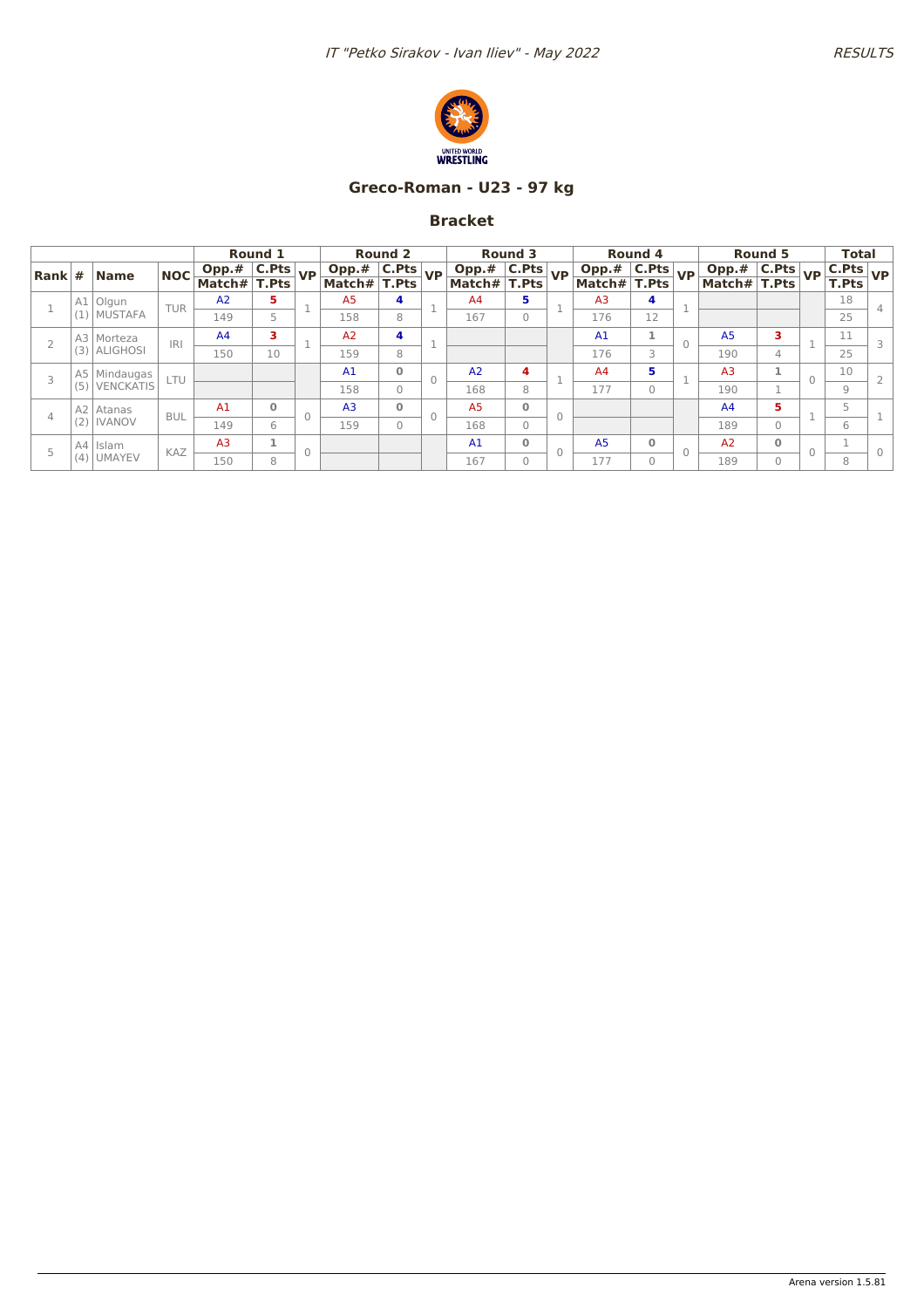

## **Greco-Roman - U23 - 130 kg**

|                        |                |                       |            |                | <b>Round 1</b> |           |                | <b>Round 2</b> |           |                | <b>Round 3</b> |           | <b>Total</b> |           |
|------------------------|----------------|-----------------------|------------|----------------|----------------|-----------|----------------|----------------|-----------|----------------|----------------|-----------|--------------|-----------|
| $\vert$ Rank $\vert$ # |                | <b>Name</b>           | <b>NOC</b> | Opp.#          | C.Pts          | <b>VP</b> | Opp.#          | <b>C.Pts</b>   | <b>VP</b> | Opp.#          | C.Pts          | <b>VP</b> | <b>C.Pts</b> | <b>VP</b> |
|                        |                |                       |            | Match#         | <b>T.Pts</b>   |           | Match#         | <b>T.Pts</b>   |           | Match#         | <b>T.Pts</b>   |           | <b>T.Pts</b> |           |
|                        | A <sub>2</sub> | <b>Bozkurt FATIH</b>  | <b>TUR</b> | A1             | 5              |           | A4             | 3              |           | A <sub>3</sub> | 5              |           | 13           |           |
|                        | (2)            |                       |            | 110            | 6              |           | 126            | 3              |           | 135            | $\Omega$       |           | 9            |           |
|                        | Alibek<br>A1   |                       | <b>KAZ</b> | A <sub>2</sub> | $\bf{0}$       |           | A <sub>3</sub> | 5              |           | A <sup>4</sup> | 5              |           | 10           |           |
|                        |                | SARSENGALIYEV         |            | 110            | 5              |           | 125            | 4              |           | 134            | 4              |           | 13           |           |
| 3                      | A4             | Alireza               | <b>IRI</b> | A <sub>3</sub> | 5              |           | A <sub>2</sub> |                | O         | A <sub>1</sub> | $\bf{0}$       | $\Omega$  | 6            |           |
|                        | (4)            | <b>HASSANVAND</b>     |            | 111            | 4              |           | 126            | n.             |           | 134            | $\Omega$       |           | 5            |           |
|                        | A3             | <b>Toshko ANGELOV</b> | <b>BUL</b> | A <sup>4</sup> | $\bf{0}$       | 0         | A <sub>1</sub> | $\bf{0}$       | 0         | A <sub>2</sub> | $\bf{O}$       | $\Omega$  | $\mathbf{0}$ |           |
| 4                      | (3)            |                       |            | 111            | $\Omega$       |           | 125            | 0              |           | 135            | $\Omega$       |           | $\Omega$     |           |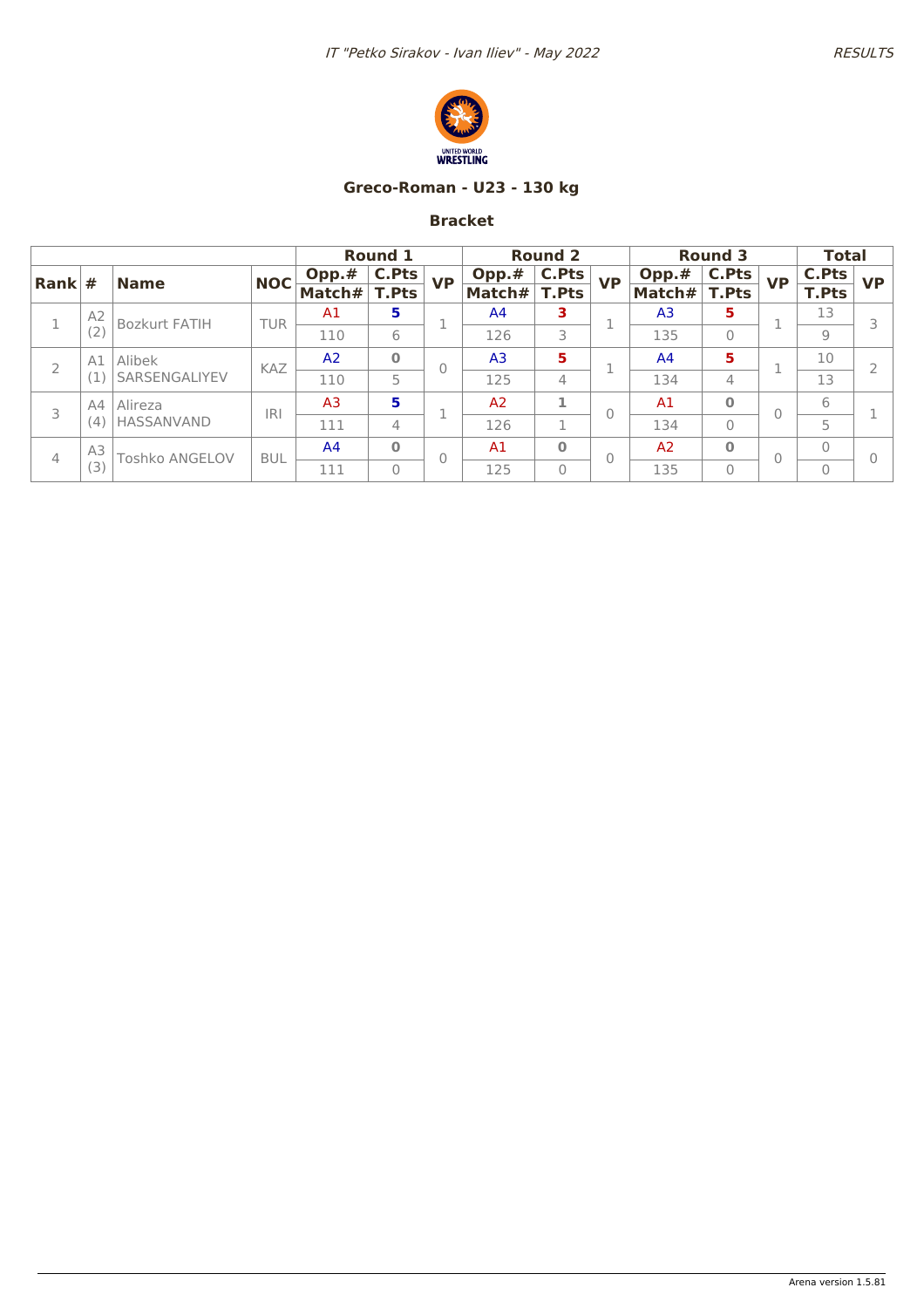

## **Women's wrestling - U23 - 50 kg**

|                        |        |                |                |                | <b>Round 1</b> |           |                | <b>Round 2</b> |                |                | <b>Round 3</b> |           | <b>Total</b>   |           |
|------------------------|--------|----------------|----------------|----------------|----------------|-----------|----------------|----------------|----------------|----------------|----------------|-----------|----------------|-----------|
| $\vert$ Rank $\vert$ # |        | <b>Name</b>    | <b>NOC</b>     | Opp.#          | <b>C.Pts</b>   | <b>VP</b> | Opp.#          | C.Pts          | <b>VP</b>      | Opp.#          | <b>C.Pts</b>   | <b>VP</b> | C.Pts          | <b>VP</b> |
|                        |        |                |                | Match#         | <b>T.Pts</b>   |           | Match#         | <b>T.Pts</b>   |                | Match#         | <b>T.Pts</b>   |           | <b>T.Pts</b>   |           |
|                        | A2     | Demirhan ZEHRA | <b>TUR</b>     | A1             | 5              |           | A4             | 4              |                | A <sub>3</sub> | 5              |           | 14             |           |
|                        | (2)    |                |                | 197            | 4              |           | 207            | 10             |                | 265            | $\overline{4}$ |           | 18             |           |
| A3<br>2                | Madina | KAZ            | A <sup>4</sup> | 5              |                | A1        | 3              |                | A <sub>2</sub> | $\bf{0}$       | 0              | 8         |                |           |
|                        | З      | ZHENISKYZY     |                | 198            | 3              |           | 206            | 6              |                | 265            | $\mathbf{0}$   |           | 9              |           |
| 3                      | A1     | Emine OSMAN    | <b>BUL</b>     | A <sup>2</sup> | $\mathbf{0}$   | 0         | A <sub>3</sub> | ×.             |                | A <sup>4</sup> | 5              |           | 6              |           |
|                        |        |                |                | 197            | 0              |           | 206            | 4              |                | 264            | 5              |           | 9              |           |
|                        | A4     | Diana PAVLOVA  | <b>BUL</b>     | A <sub>3</sub> | $\mathbf{0}$   | 0         | A <sub>2</sub> | $\bf{0}$       |                | A <sub>1</sub> | $\bf{0}$       | 0         | $\overline{0}$ |           |
| 4<br>(4)               |        |                | 198            | $\Omega$       |                | 207       | $\Omega$       |                | 264            | $\mathbf{0}$   |                | $\Omega$  |                |           |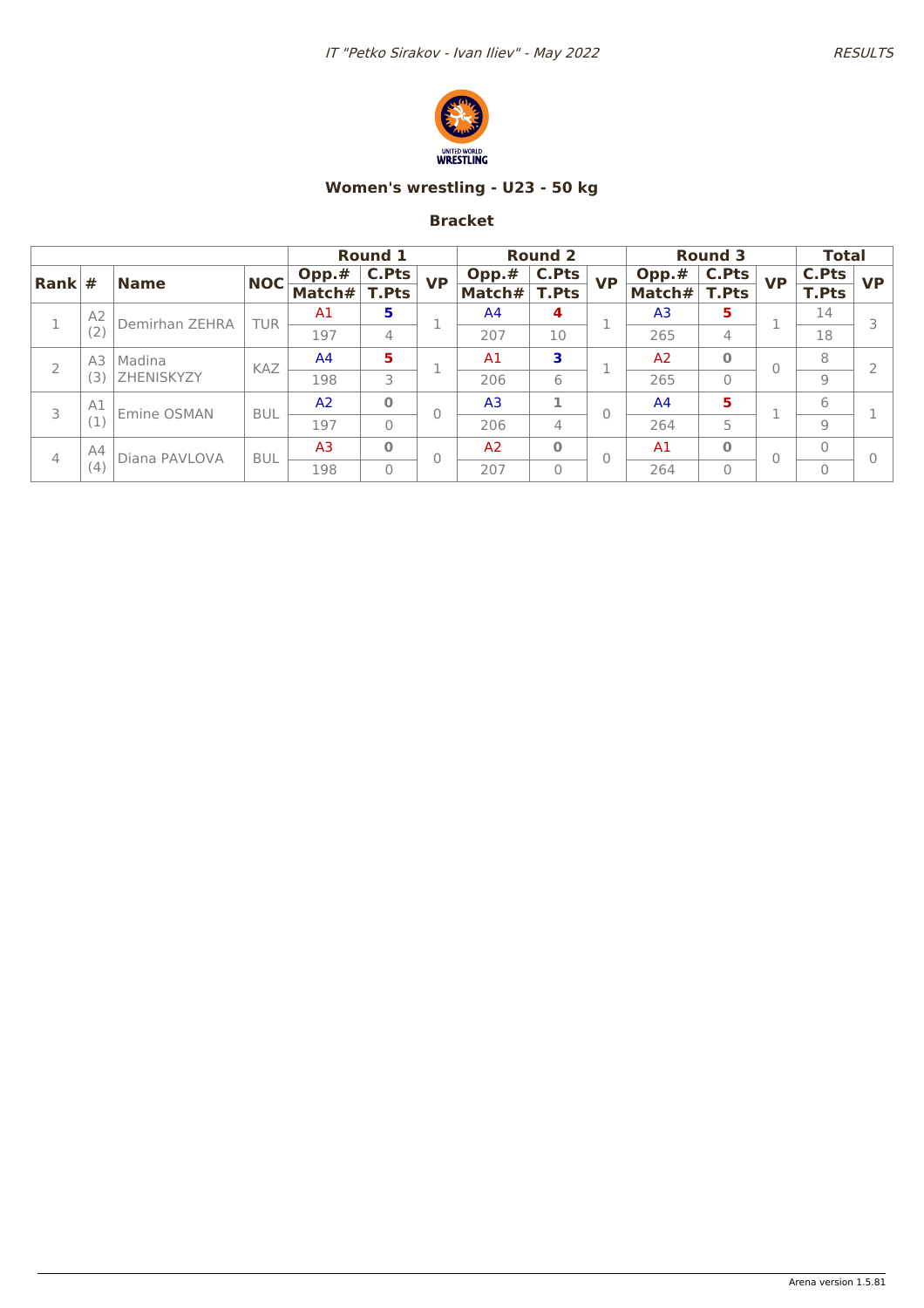

## **Women's wrestling - U23 - 53 kg**

|                        |          |                |            |                | <b>Round 1</b> |                |                | <b>Round 2</b> |                |                | <b>Round 3</b> |              | <b>Total</b>   |           |
|------------------------|----------|----------------|------------|----------------|----------------|----------------|----------------|----------------|----------------|----------------|----------------|--------------|----------------|-----------|
| $\vert$ Rank $\vert$ # |          | <b>Name</b>    | <b>NOC</b> | Opp.#          | <b>C.Pts</b>   | <b>VP</b>      | Opp.#          | C.Pts          | <b>VP</b>      | Opp.#          | <b>C.Pts</b>   | <b>VP</b>    | <b>C.Pts</b>   | <b>VP</b> |
|                        |          |                |            | Match#         | <b>T.Pts</b>   |                | Match#         | <b>T.Pts</b>   |                | Match#         | <b>T.Pts</b>   |              | <b>T.Pts</b>   |           |
|                        | A3       | Ari RAHIME     | TUR        | A <sup>4</sup> | 4              |                | A1             | 5              |                | A <sub>2</sub> | 3              | п            | 12             |           |
|                        | (3)      |                |            | 200            | 12             |                | 208            | 10             |                | 267            | 3              |              | 25             |           |
| A <sub>2</sub>         | Pul ESRA | TUR            | A1         | 4              |                | A <sup>4</sup> | 4              |                | A <sub>3</sub> |                | $\Omega$       | 9            |                |           |
|                        | (2)      |                |            | 199            | 10             |                | 209            | 10             |                | 267            | 3              |              | 23             |           |
| 3                      | A4       | Mihaela MIHOVA | <b>BUL</b> | A <sub>3</sub> | 1              | $\theta$       | A <sub>2</sub> | $\bf{0}$       | 0              | A <sub>1</sub> | 3              | п            | $\overline{4}$ |           |
|                        | (4)      |                |            | 200            | $\overline{2}$ |                | 209            | $\Omega$       |                | 266            | 3              |              | 5              |           |
|                        | A1       | Nazife TAIR    | <b>BUL</b> | A <sub>2</sub> | $\bf{0}$       | $\theta$       | A <sub>3</sub> | $\bf{0}$       | $\Omega$       | A <sup>4</sup> |                | $\mathbf{0}$ |                |           |
| 4                      |          |                |            | 199            | $\mathbf{0}$   |                | 208            | $\Omega$       |                | 266            | 3              |              | 3              |           |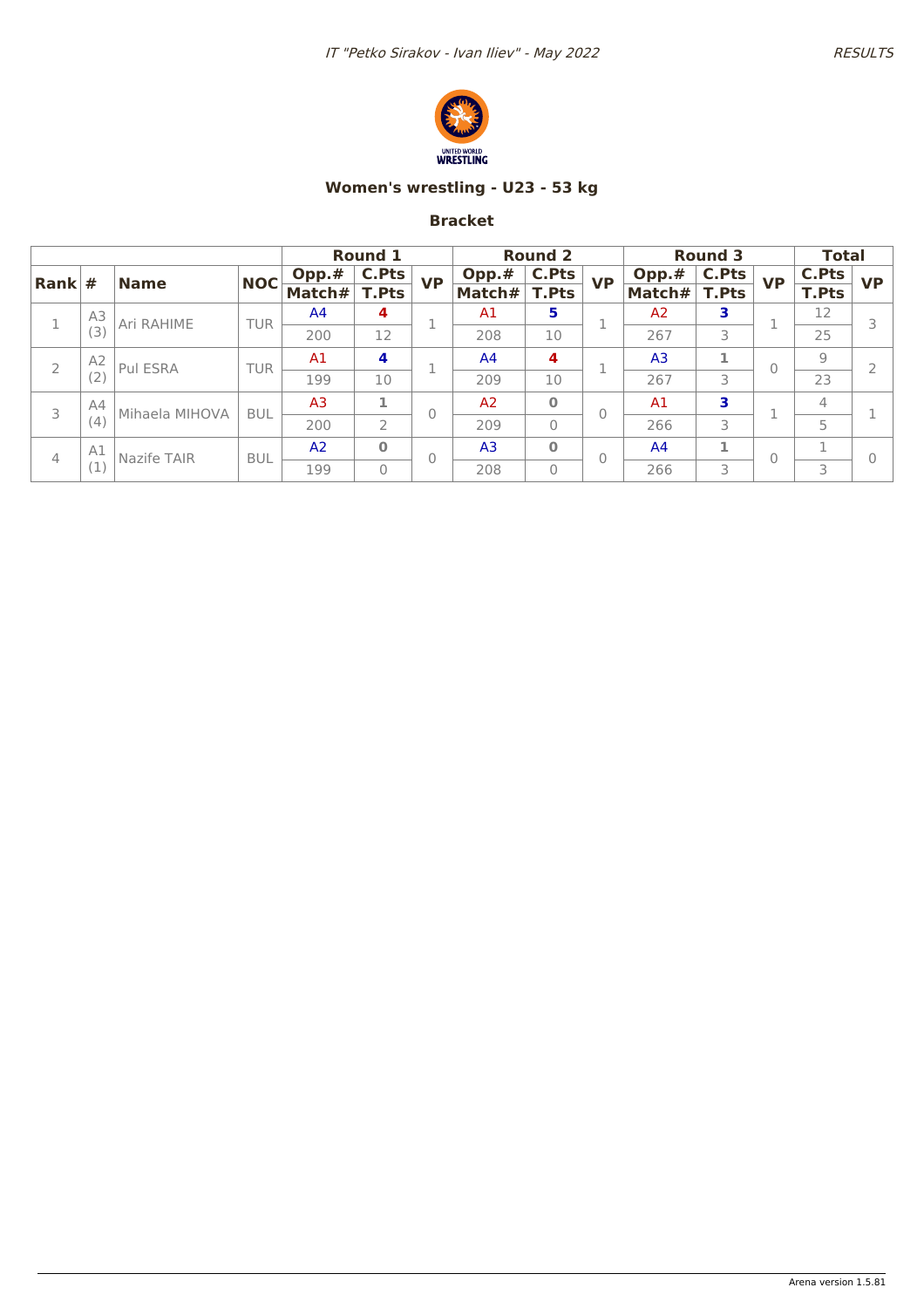

## **Women's wrestling - U23 - 55 kg**

|  |     |                   |            |                                                        | Round 1        |          |                             | <b>Round 2</b> |          |                                | <b>Round 3</b> |                                                                                                                                                   | Round 4      |        |                                                        | Round 5  | <b>Total</b>                |  |
|--|-----|-------------------|------------|--------------------------------------------------------|----------------|----------|-----------------------------|----------------|----------|--------------------------------|----------------|---------------------------------------------------------------------------------------------------------------------------------------------------|--------------|--------|--------------------------------------------------------|----------|-----------------------------|--|
|  |     | Rank #  Name      | <b>NOC</b> | $\boxed{\text{Opp.}\# \boxed{\text{C.} \text{Pts}}$ VP |                |          | Opp.# C.Pts<br>Match# T.Pts |                |          | Opp.# C.Pts<br>Match# T.Pts VP |                | $\begin{array}{ c c c c }\hline \text{Opp.}\# & \text{C.Pts} & \text{VP} \\\hline \text{Match}\# & \text{T.Pts} & \text{VP} \\\hline \end{array}$ |              |        | $\boxed{\text{Opp.}\# \boxed{\text{C.} \text{Pts}}$ VP |          | $\frac{ C.Pts }{T.Pts} VP $ |  |
|  |     |                   |            | Match#  T.Pts                                          |                |          |                             |                |          |                                |                |                                                                                                                                                   |              |        | Match# $\vert$ T.Pts                                   |          |                             |  |
|  | A3  | Yetgil ZEYNEP     | <b>TUR</b> | A <sub>4</sub>                                         | з              |          | A2                          | з              |          |                                |                | A <sub>1</sub>                                                                                                                                    | 5.           |        | A <sub>5</sub>                                         | 4        | 15                          |  |
|  | (3) |                   |            | 42                                                     | 3              |          | 55                          |                |          |                                |                | 79                                                                                                                                                | 4            |        | 103                                                    | 10       | 24                          |  |
|  |     | A2 Laura          | KAZ        | A1                                                     | 5              |          | A <sub>3</sub>              |                | $\Omega$ | A <sub>5</sub>                 | 5.             |                                                                                                                                                   |              |        | A <sub>4</sub>                                         | з.       | 14                          |  |
|  |     | (2) ALMAGANBETOVA |            | 41                                                     | 4              |          | 55                          |                |          | 70                             | 4              |                                                                                                                                                   |              |        | 102                                                    | 10       | 23                          |  |
|  |     | A4 Sezen          | <b>BUL</b> | A <sub>3</sub>                                         |                | $\Omega$ |                             |                |          | A <sub>1</sub>                 | 4              | A <sub>5</sub>                                                                                                                                    | 5            |        | A <sub>2</sub>                                         |          | 11                          |  |
|  |     | (4) BELBEROVA     |            | 42                                                     | $\overline{2}$ |          |                             |                |          | 69                             | 12             | 80                                                                                                                                                | 4            |        | 102                                                    |          | 19                          |  |
|  |     | A5 Alexandra      | <b>GRE</b> |                                                        |                |          | A <sub>1</sub>              | з              |          | A <sub>2</sub>                 | $\mathbf{0}$   | A <sub>4</sub>                                                                                                                                    | $\mathbf{0}$ |        | A <sub>3</sub>                                         | $\Omega$ | 3                           |  |
|  |     | (5) ANASTASIADOU  |            |                                                        |                |          | 54                          |                |          | 70                             | $\Omega$       | 80                                                                                                                                                | $\Omega$     |        | 103                                                    | $\Omega$ | $\rightarrow$               |  |
|  | A1  | Megan DIMCHEVA    | <b>BUL</b> | A2                                                     | $\mathbf{0}$   |          | A <sub>5</sub>              |                | $\Omega$ | A <sub>4</sub>                 | $\mathbf{0}$   | A <sub>3</sub>                                                                                                                                    | $\mathbf 0$  | $\cap$ |                                                        |          |                             |  |
|  |     |                   | 41         | $\bigcap$                                              |                | 54       | 3                           |                | 69       | $\Omega$                       | 79             | $\Omega$                                                                                                                                          |              |        |                                                        | 3        |                             |  |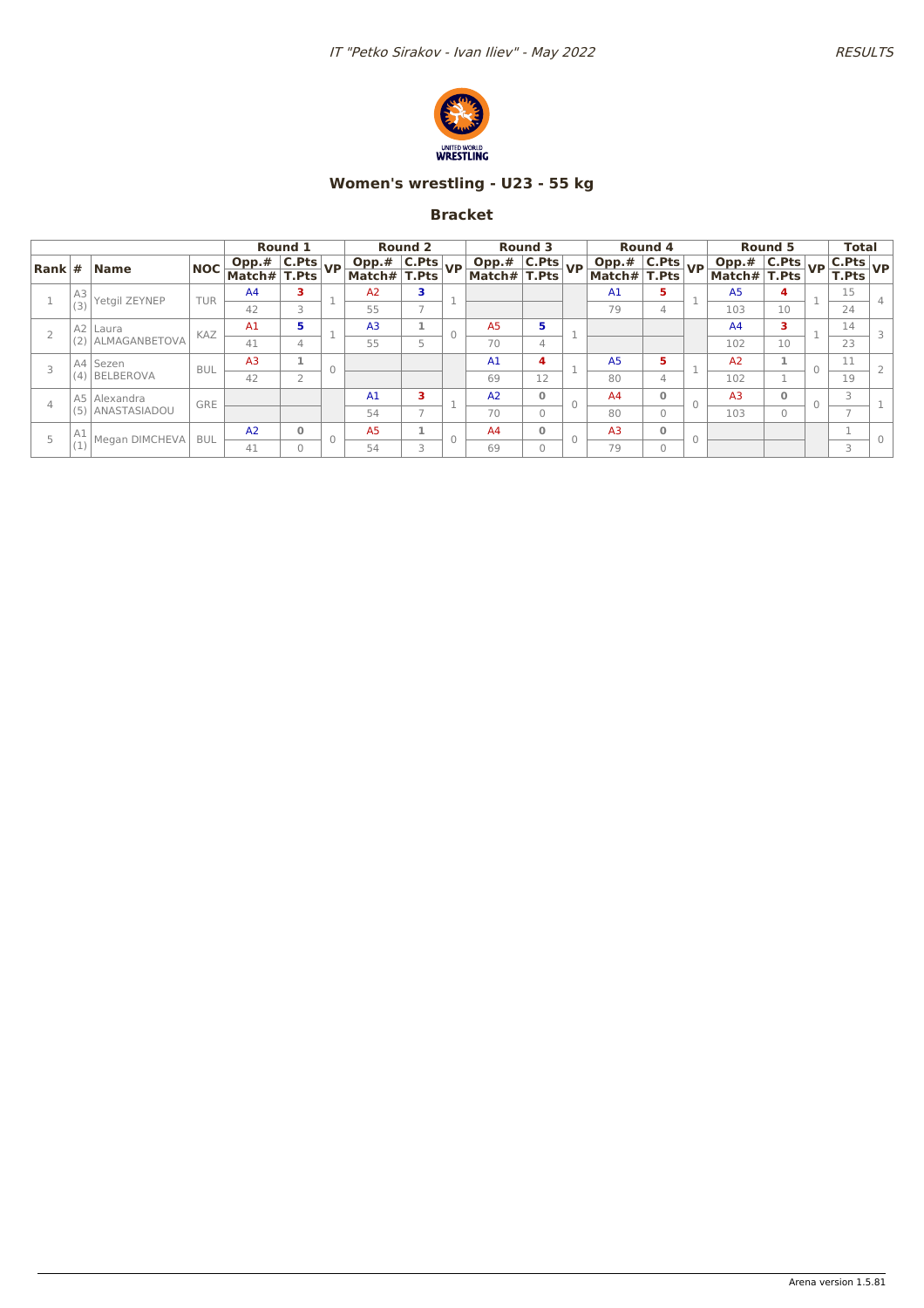

## **Women's wrestling - U23 - 57 kg**

|                        |                |                  |            |                | <b>Round 1</b> |           |        | <b>Round 2</b> |           |                | <b>Round 3</b> |           | <b>Total</b> |           |
|------------------------|----------------|------------------|------------|----------------|----------------|-----------|--------|----------------|-----------|----------------|----------------|-----------|--------------|-----------|
| $\vert$ Rank $\vert$ # |                | <b>Name</b>      | <b>NOC</b> | Opp.#          | <b>C.Pts</b>   | <b>VP</b> | Opp.#  | <b>C.Pts</b>   | <b>VP</b> | Opp.#          | <b>C.Pts</b>   | <b>VP</b> | C.Pts        | <b>VP</b> |
|                        |                |                  |            | Match#         | <b>T.Pts</b>   |           | Match# | <b>T.Pts</b>   |           | Match#         | <b>T.Pts</b>   |           | <b>T.Pts</b> |           |
|                        | A2             | Kamaloglu        | <b>TUR</b> | A1             | 5              |           |        |                |           | A <sub>3</sub> | 5              |           | 10           |           |
| (2)                    | <b>ELVIRA</b>  |                  | 243        | 9              |                |           |        |                | 261       | 2              |                | 11        |              |           |
|                        | A1             | Guldana BEKESH   | KAZ        | A <sub>2</sub> | $\mathbf 0$    |           | A3     | 4              |           |                |                |           | 4            |           |
|                        |                |                  |            | 243            |                |           | 255    | 10             |           |                |                |           | 10           |           |
|                        | A <sub>3</sub> | Miroslava        | <b>BUL</b> |                |                |           | A1     | $\Omega$       |           | A <sub>2</sub> | $\bf{0}$       |           | 0            |           |
| 3                      | 3)             | <b>ATANASOVA</b> |            |                |                |           | 255    | $\overline{0}$ |           | 261            | $\Omega$       |           | 0            |           |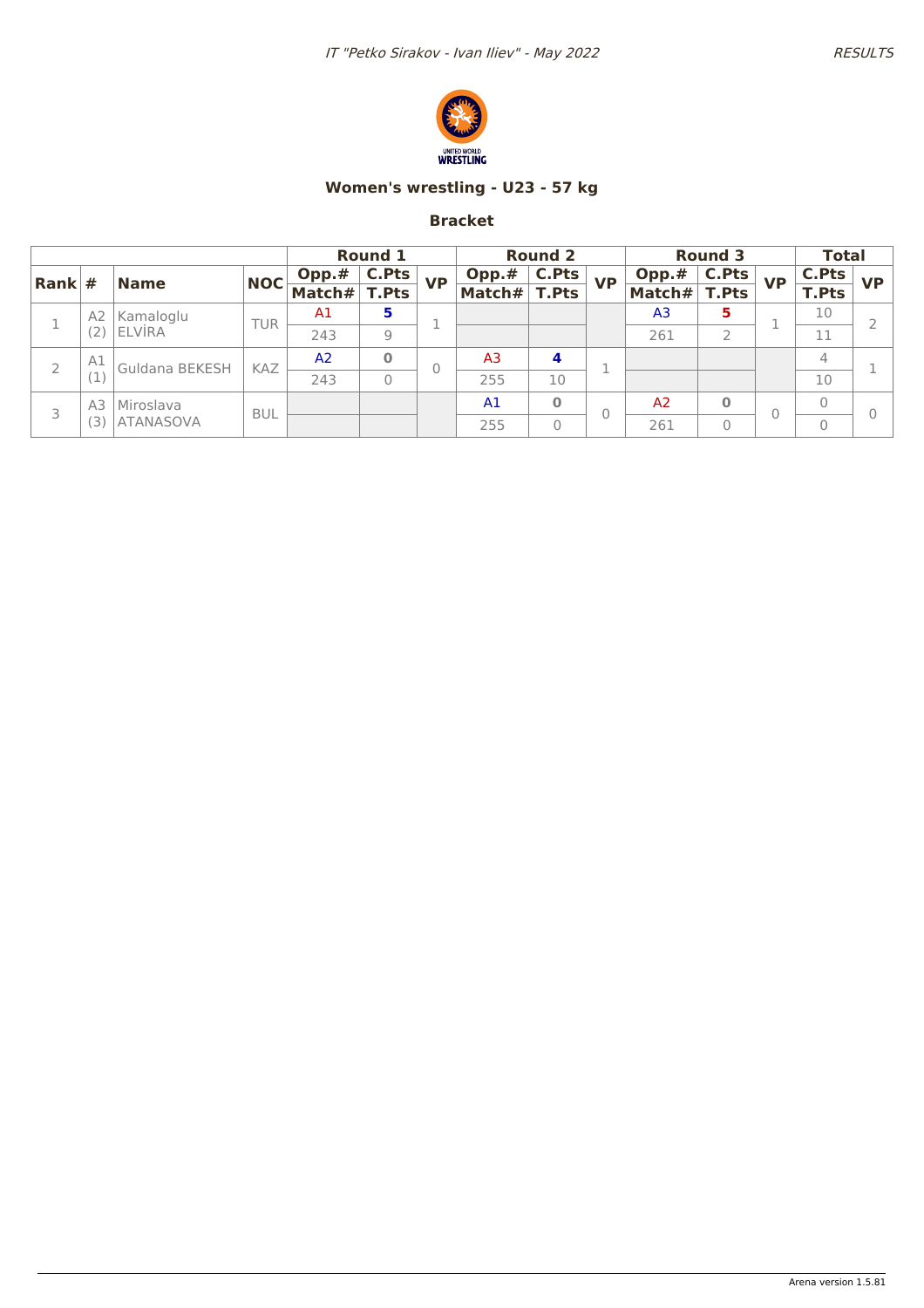

## **Women's wrestling - U23 - 59 kg**

|           |              |                  |                |                | <b>Round 1</b> |           |                | <b>Round 2</b> |                |                | <b>Round 3</b> |           | <b>Total</b> |           |
|-----------|--------------|------------------|----------------|----------------|----------------|-----------|----------------|----------------|----------------|----------------|----------------|-----------|--------------|-----------|
| Rank      | #            | <b>Name</b>      | <b>NOC</b>     | Opp.#          | C.Pts          | <b>VP</b> | Opp.#          | <b>C.Pts</b>   | <b>VP</b>      | Opp.#          | C.Pts          | <b>VP</b> | C.Pts        | <b>VP</b> |
|           |              |                  |                | Match#         | <b>T.Pts</b>   |           | Match#         | <b>T.Pts</b>   |                | Match#         | <b>T.Pts</b>   |           | <b>T.Pts</b> |           |
|           | A2           | Diana KAYUMOVA   | <b>KAZ</b>     | A <sub>1</sub> | 3              |           | A <sup>4</sup> | 5              |                | A <sub>3</sub> | 4              |           | 12           |           |
|           | (2)          |                  |                | 11             | 6              |           | 27             | 12             |                | 97             | 10             |           | 28           |           |
| A3<br>(3) | Fatme SHABAN | <b>BUL</b>       | A <sup>4</sup> | 5              |                | A1        | 1              |                | A <sub>2</sub> | $\bf{O}$       | 0              | 6         |              |           |
|           |              |                  | 12             | 3              |                | 26        | 3              |                | 97             | $\Omega$       |                | 6         |              |           |
| 3         | A1           | Aigerim          | KAZ            | A <sub>2</sub> | 1              | 0         | A <sub>3</sub> | 3              |                | A <sup>4</sup> |                | $\Omega$  | 5            |           |
|           |              | <b>IBRASHEVA</b> |                | 11             | 1              |           | 26             | 4              |                | 96             | 1              |           | 6            |           |
|           | A4           | Raya KIOSEVA     | <b>BUL</b>     | A <sub>3</sub> | $\bf{0}$       | 0         | A <sub>2</sub> | $\Omega$       | 0              | A <sub>1</sub> | 3              | п         | 3            |           |
| 4         | (4)          |                  |                | 12             | 2              |           | 27             | $\overline{2}$ |                | 96             | 6              | J.        | 10           |           |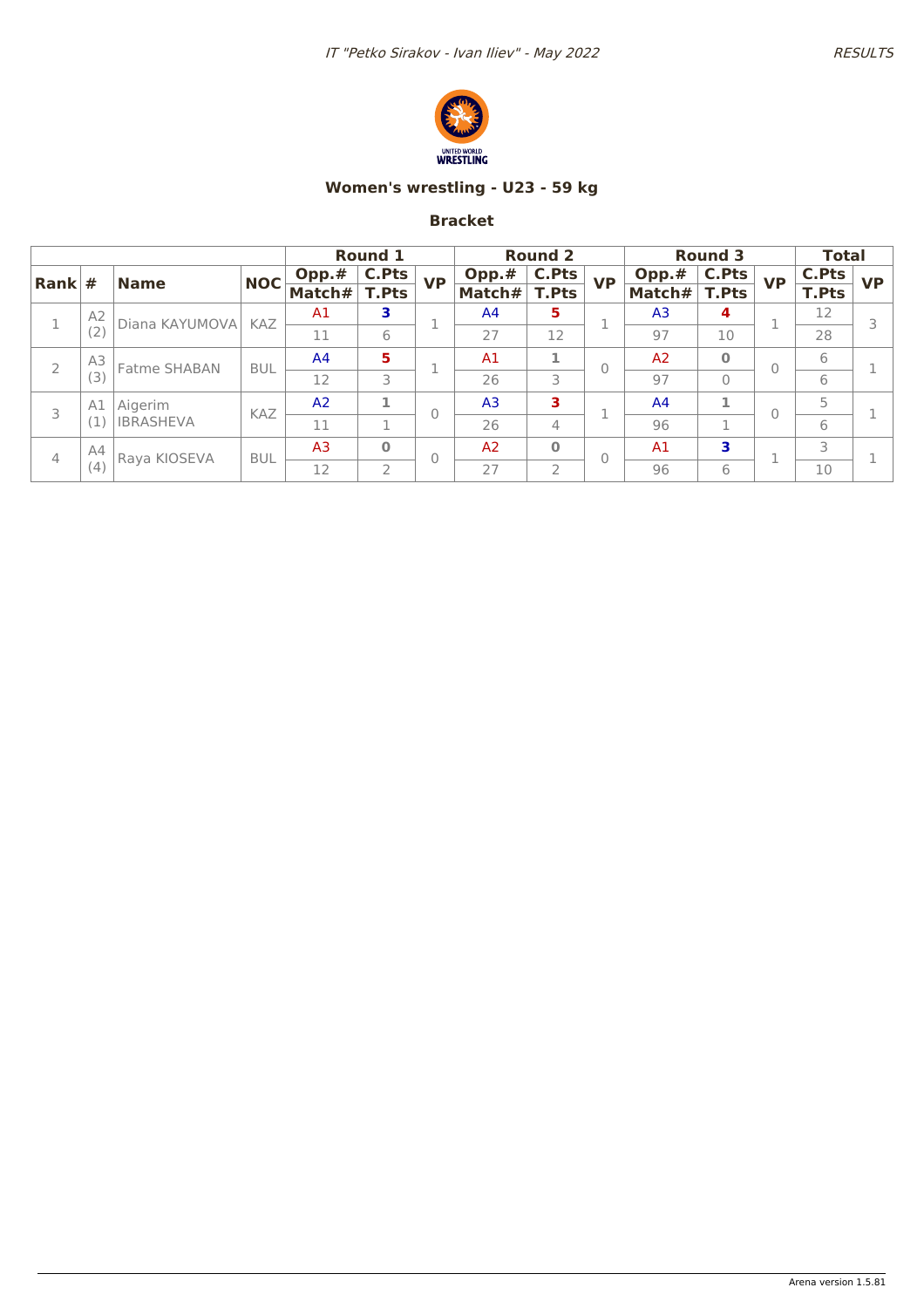

## **Women's wrestling - U23 - 62 kg**

|                |                |                            |            |                | <b>Round 1</b> |           |                | <b>Round 2</b> |           |                | <b>Round 3</b> |           | <b>Total</b>   |           |
|----------------|----------------|----------------------------|------------|----------------|----------------|-----------|----------------|----------------|-----------|----------------|----------------|-----------|----------------|-----------|
| Rank           | #              | <b>Name</b>                | <b>NOC</b> | Opp.#          | C.Pts          | <b>VP</b> | Opp.#          | C.Pts          | <b>VP</b> | Opp.#          | <b>C.Pts</b>   | <b>VP</b> | C.Pts          | <b>VP</b> |
|                |                |                            |            | Match#         | <b>T.Pts</b>   |           | Match#         | <b>T.Pts</b>   |           | Match#         | <b>T.Pts</b>   |           | <b>T.Pts</b>   |           |
|                | A4             | Irina<br><b>KUZNETSOVA</b> | <b>KAZ</b> | A <sub>3</sub> | 5              |           | A2             | 4              |           | A <sub>1</sub> | $\overline{a}$ |           | 13             |           |
|                | (4)            |                            |            | 155            | 4              |           | 164            | 10             |           | 172            | 14             |           | 28             |           |
| A1<br>2<br>(1) |                | Karadeniz MERVE            | TUR        | A <sub>2</sub> | 4              |           | A <sub>3</sub> | 4              |           | A <sup>4</sup> |                | 0         | $\overline{9}$ |           |
|                |                |                            | 154        | 10             |                | 163       | 11             |                | 172       | $\overline{2}$ |                | 23        |                |           |
| 3              | A3             | Mima TANEVA                | <b>BUL</b> | A <sup>4</sup> | $\bf{0}$       | $\Omega$  | A1             | 1              | Ŋ         | A <sub>2</sub> | 4              |           | 5              |           |
|                | (3)            |                            |            | 155            | $\overline{2}$ |           | 163            | 1              |           | 173            | 10             |           | 13             |           |
| 4              | A <sub>2</sub> | Nikita NIKOLOVA            | <b>BUL</b> | A <sub>1</sub> | $\bf{0}$       | $\Omega$  | A <sup>4</sup> | $\bf{0}$       | Ŋ         | A <sub>3</sub> | $\bf{0}$       | 0         | $\overline{0}$ |           |
|                | (2)            |                            |            | 154            | $\mathbf{O}$   |           | 164            | $\mathbf{0}$   |           | 173            | $\Omega$       |           | $\Omega$       |           |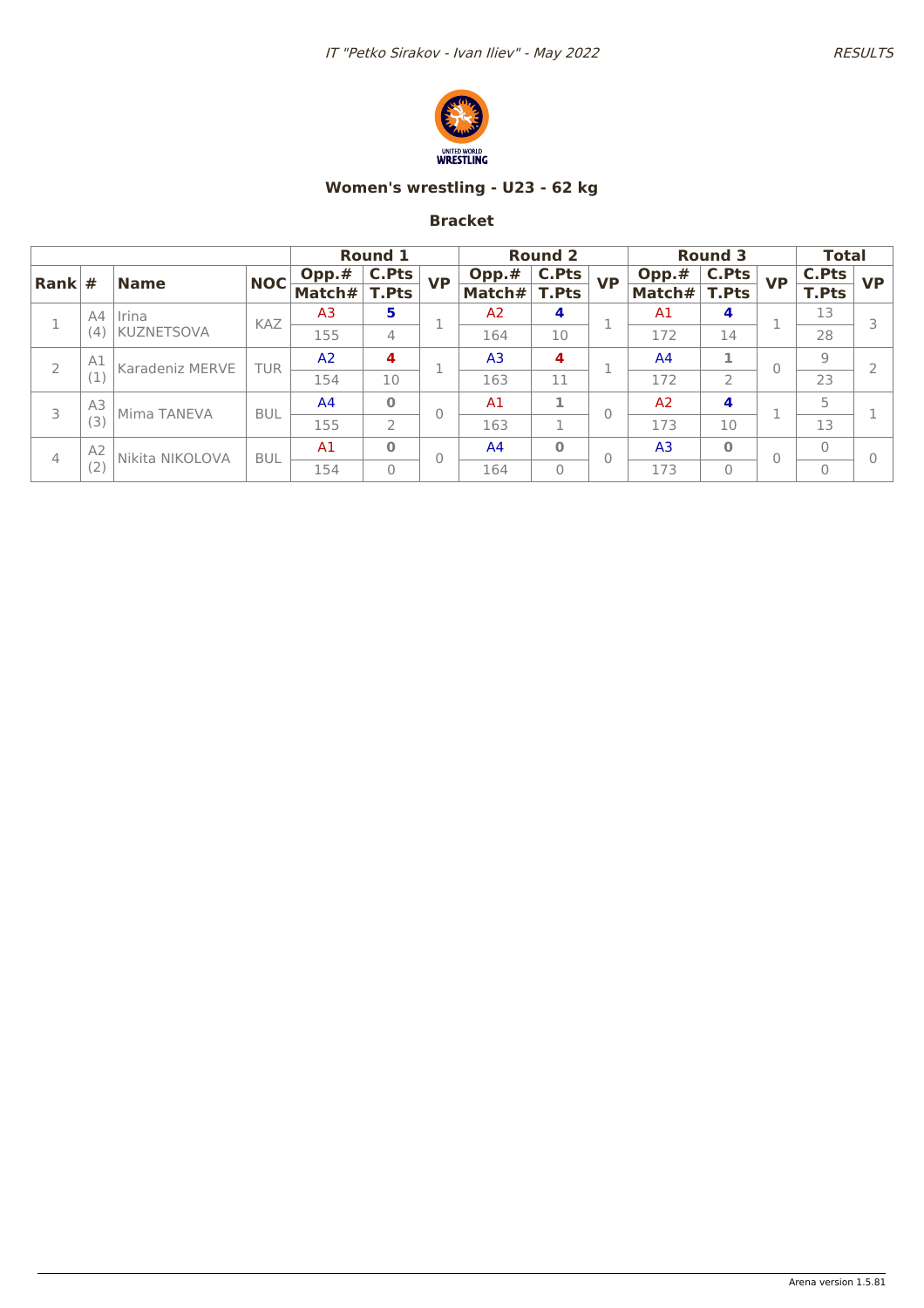

## **Women's wrestling - U23 - 65 kg**

|                            |                  |                   |                |                    | <b>Round 1</b> |                |                | <b>Round 2</b> |                |                | <b>Round 3</b> |           | <b>Total</b> |           |
|----------------------------|------------------|-------------------|----------------|--------------------|----------------|----------------|----------------|----------------|----------------|----------------|----------------|-----------|--------------|-----------|
| Rank                       | #                | <b>Name</b>       | <b>NOC</b>     | $\mathsf{Opp.} \#$ | C.Pts          | <b>VP</b>      | Opp.#          | C.Pts          | <b>VP</b>      | Opp.#          | <b>C.Pts</b>   | <b>VP</b> | C.Pts        | <b>VP</b> |
|                            |                  |                   |                | Match#             | T.Pts          |                | Match#         | <b>T.Pts</b>   |                | Match#         | <b>T.Pts</b>   |           | <b>T.Pts</b> |           |
|                            | A2               | Gulsezim          | KAZ            | A <sub>1</sub>     | 3              |                | A <sup>4</sup> | з              |                | A <sub>3</sub> | з              |           | 9            |           |
|                            |                  | <b>BUHAYEVA</b>   |                | 13                 | 5              |                | 29             | $\overline{4}$ |                | 95             | $\overline{ }$ |           | 16           |           |
| A3                         |                  | Cakmak YAGMUR     | TUR            | A <sub>4</sub>     | 5              |                | A1             | 4              |                | A <sub>2</sub> |                | 0         | 10           |           |
|                            | (3)              |                   |                | 14                 | 11             |                | 28             | 10             |                | 95             | 6              |           | 27           |           |
| 3                          | A1               | Meruert           | KAZ            | A <sub>2</sub>     |                | $\Omega$       | A <sub>3</sub> | $\bf{0}$       |                | A <sup>4</sup> | 5              |           | 6            |           |
|                            |                  | <b>IMANBEKOVA</b> |                | 13                 |                |                | 28             | $\Omega$       |                | 94             | $\overline{2}$ |           | 3            |           |
| A <sub>4</sub><br>4<br>(4) | Viktoria IVANOVA | <b>BUL</b>        | A <sub>3</sub> | $\Omega$           | $\Omega$       | A <sub>2</sub> | 1              |                | A <sub>1</sub> | $\bf{O}$       | 0              |           |              |           |
|                            |                  |                   |                | 14                 | 0              |                | 29             | <b>1</b>       |                | 94             | 3              |           | 4            |           |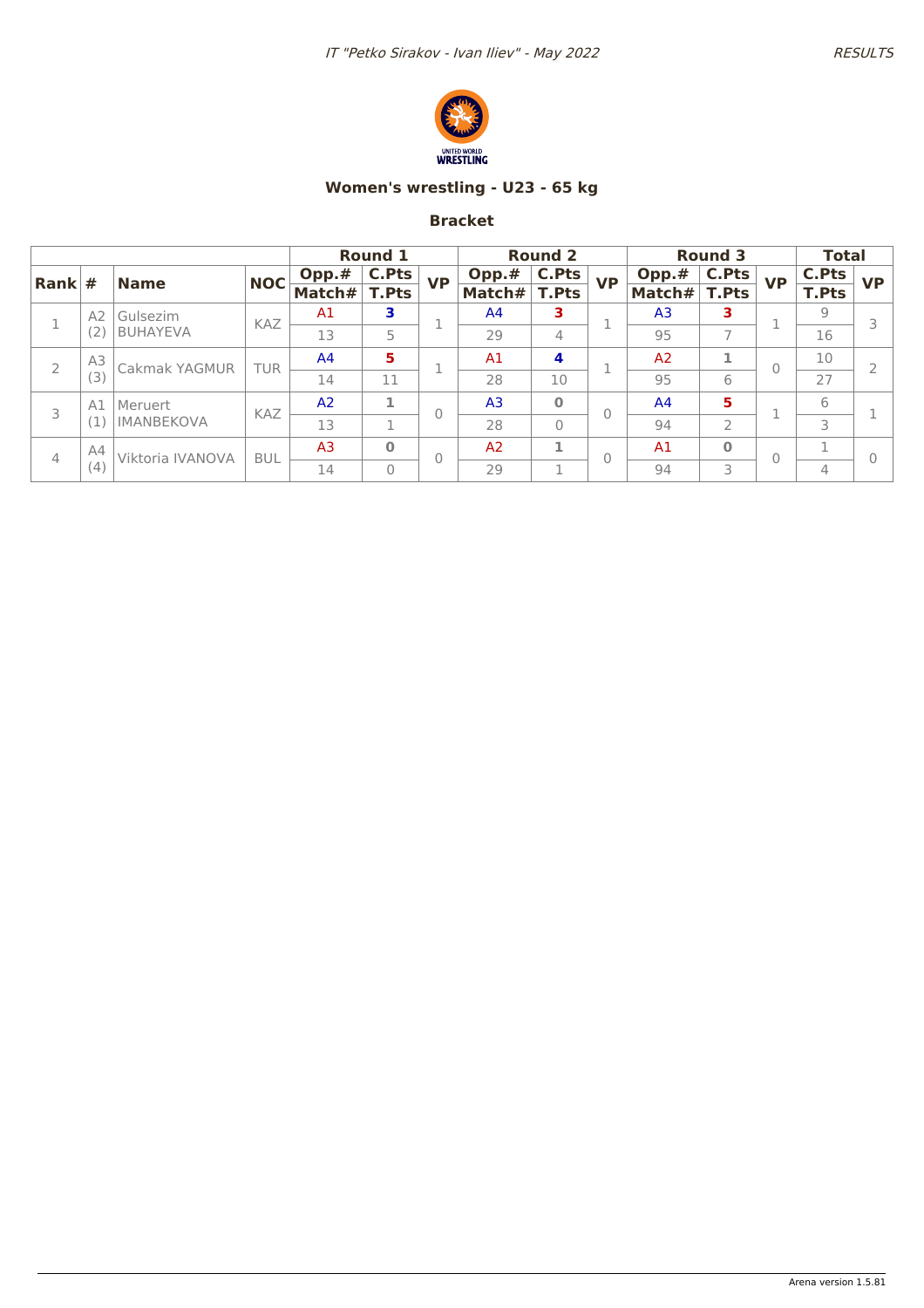

## **Women's wrestling - U23 - 68 kg**

|                        |           |                                 |            | <b>Round 1</b> |              |           | <b>Round 2</b> |              |           | <b>Round 3</b> |              |           | <b>Total</b>   |           |
|------------------------|-----------|---------------------------------|------------|----------------|--------------|-----------|----------------|--------------|-----------|----------------|--------------|-----------|----------------|-----------|
| $\vert$ Rank $\vert$ # |           | <b>Name</b>                     | <b>NOC</b> | Opp.#          | C.Pts        | <b>VP</b> | Opp.#          | C.Pts        | <b>VP</b> | Opp.#          | <b>C.Pts</b> | <b>VP</b> | C.Pts          | <b>VP</b> |
|                        |           |                                 |            | Match#         | <b>T.Pts</b> |           | Match#         | <b>T.Pts</b> |           | Match#         | <b>T.Pts</b> |           | <b>T.Pts</b>   |           |
| 1                      | A1        | Siyka IVANOVA                   | <b>BUL</b> | A2             | 4            |           | A <sub>3</sub> | з            |           | A <sup>4</sup> | 4            |           | 11             |           |
|                        |           |                                 |            | 156            | 10           |           | 165            | 10           |           | 174            | 10           |           | 30             |           |
| 2                      | A3<br>ί3  | Albina<br>KAIRGELDINOVA         | <b>KAZ</b> | A <sup>4</sup> | 5            |           | A <sub>1</sub> |              | Ω         | A <sub>2</sub> | 4            |           | 10             |           |
|                        |           |                                 |            | 157            | 4            |           | 165            | 8            |           | 175            | 12           |           | 24             |           |
| 3                      | A4<br>(4) | Tzvetelina<br><b>DAMYANOVA</b>  | <b>BUL</b> | A <sub>3</sub> | $\bf{0}$     | 0         | A <sub>2</sub> | 5            |           | A <sub>1</sub> | $\bf{0}$     | $\Omega$  | 5              |           |
|                        |           |                                 |            | 157            | $\mathbf{0}$ |           | 166            | 4            |           | 174            | $\Omega$     |           | 4              |           |
| 4                      | A2        | Valentina<br><b>KOZHUHAROVA</b> | <b>BUL</b> | A1             | $\bf{0}$     | 0         | A <sup>4</sup> | $\bf{0}$     | 0         | A <sub>3</sub> | 1            | $\Omega$  |                |           |
|                        |           |                                 |            | 156            | 0            |           | 166            | 0            |           | 175            | 2            |           | $\overline{2}$ |           |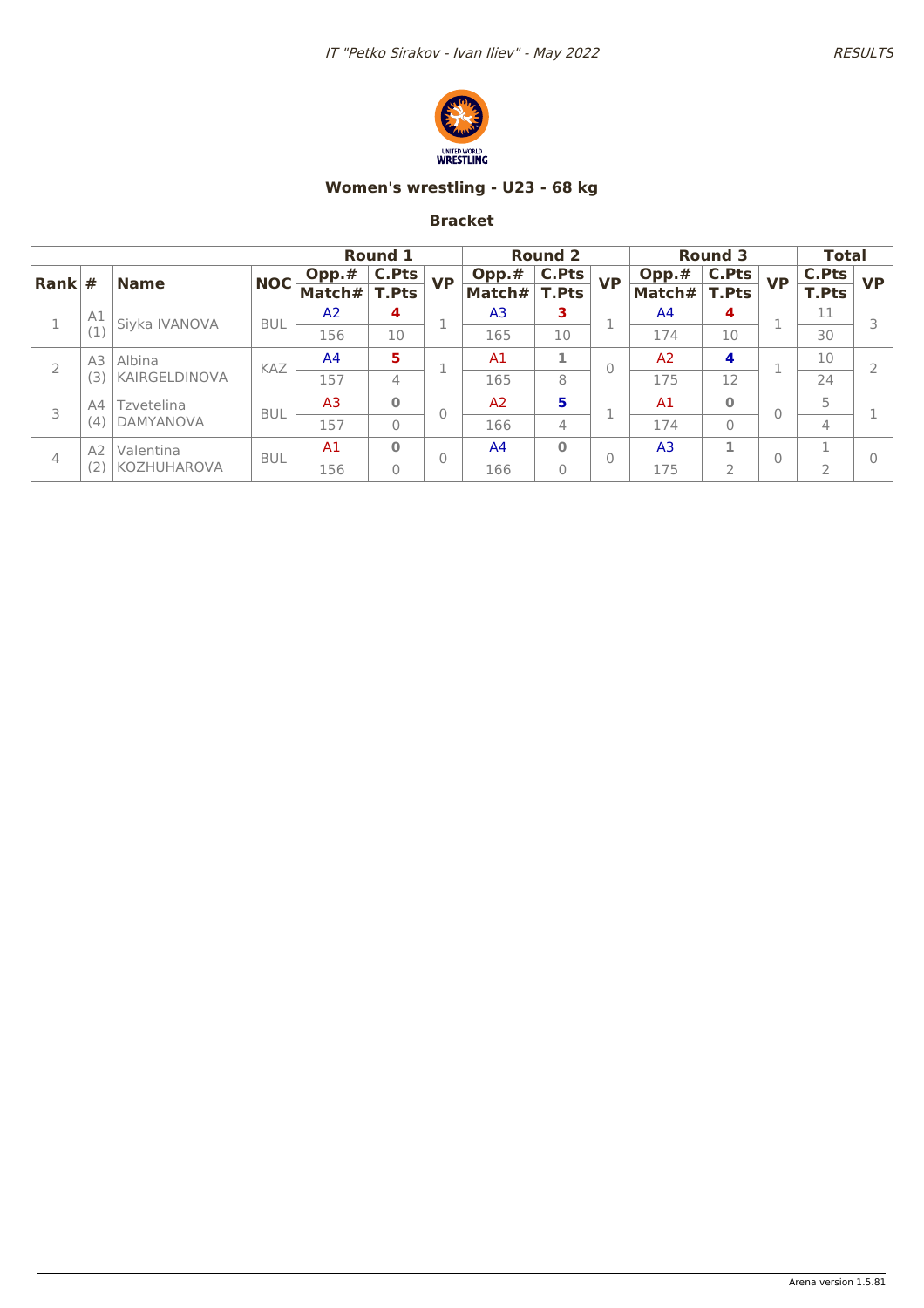

## **Women's wrestling - U23 - 72 kg**

|                        |           |                              |            | <b>Round 1</b> |       |           | <b>Round 2</b> |              |           | <b>Round 3</b> |              |           | <b>Total</b> |           |
|------------------------|-----------|------------------------------|------------|----------------|-------|-----------|----------------|--------------|-----------|----------------|--------------|-----------|--------------|-----------|
| $\vert$ Rank $\vert$ # |           | <b>Name</b>                  | <b>NOC</b> | Opp.#          | C.Pts | <b>VP</b> | Opp.#          | C.Pts        | <b>VP</b> | Opp.#          | <b>C.Pts</b> | <b>VP</b> | C.Pts        | <b>VP</b> |
|                        |           |                              |            | Match#         | T.Pts |           | Match#         | <b>T.Pts</b> |           | Match#         | <b>T.Pts</b> |           | <b>T.Pts</b> |           |
|                        | A3        | Vanesa<br><b>GEORGIEVA</b>   | <b>BUL</b> |                |       |           | A <sub>1</sub> | 4            |           | A <sub>2</sub> | 3            |           |              |           |
|                        | 3         |                              |            |                |       |           | 68             | 10           |           | 81             | 8            |           | 18           |           |
|                        | A1        | Daniela<br><b>BRASNAROVA</b> | <b>BUL</b> | A2             | 3     |           | A3             | $\bf{0}$     |           |                |              |           |              |           |
|                        |           |                              |            | 53             | 6     |           | 68             | 0            |           |                |              |           | 6            |           |
| 3                      | A2<br>(2) | Nur Gok VAHIDE               | TUR        | A <sub>1</sub> |       |           |                |              |           | A <sub>3</sub> |              | 0         |              |           |
|                        |           |                              |            | 53             | 6     |           |                |              |           | 81             | 6            |           | 12           |           |